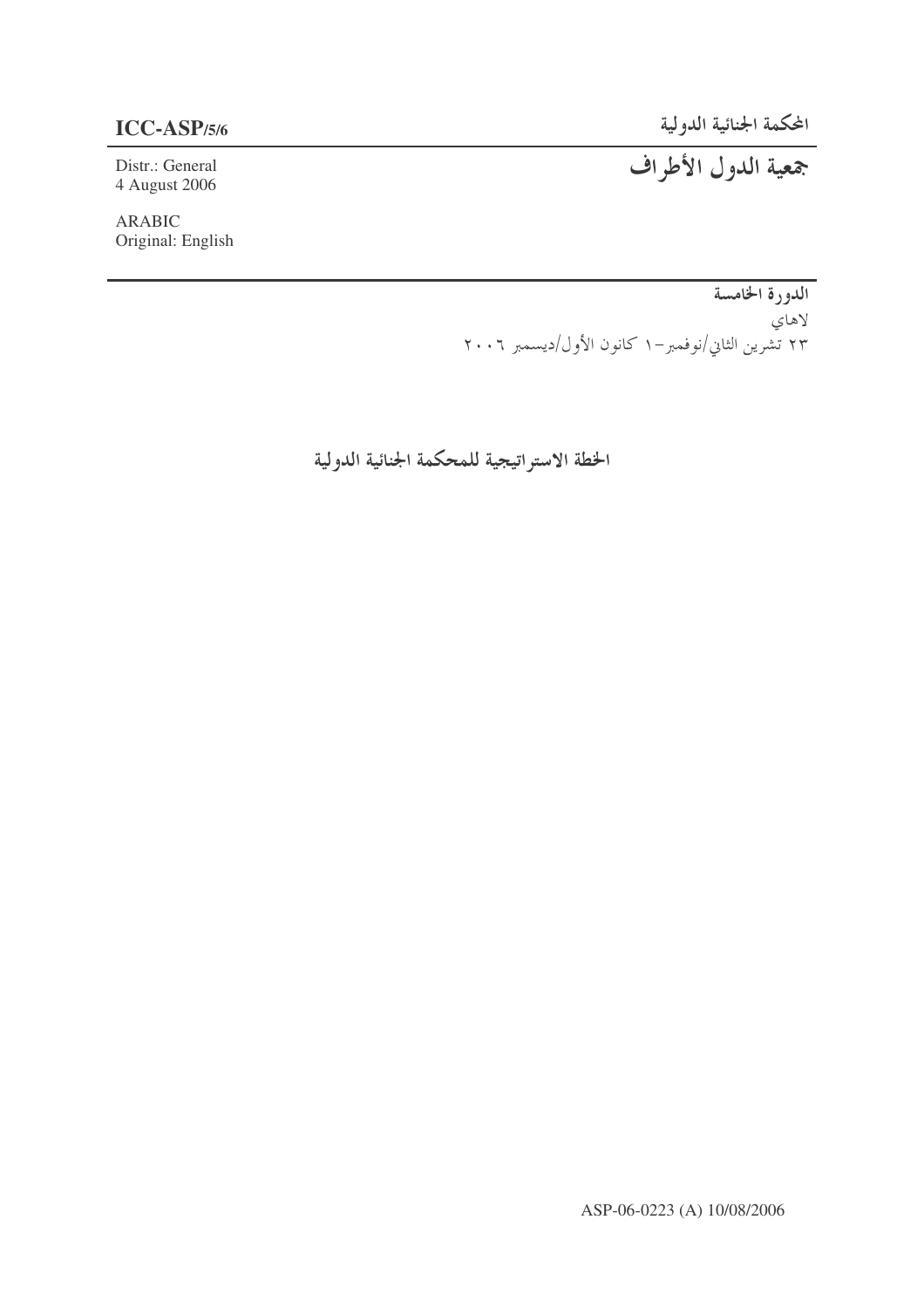### أو لأ− مقدمة

بدأ نفاذ نظام روما الأساسي المنشئ للمحكمة الجنائية الدولية في عام ٢٠٠٢. وانتخـــب أوَّل القـــضاة والمدعى العام والمسجل وباشروا مهامهم في عام ٢٠٠٣. وخلال السنوات الثلاث الأولى من وجود المحكمة، قـــام مسؤولوها المنتخبون وموظفوها — بمساندة من الدول الأطراف– بتحويل الكلمات الواردة في النظام الأساسي إلى مؤسسة قضائية دولية عاملة ودائمة. وها هي المحكمة اليوم حقيقة قائمة تتولى التحقيق في أخطر الجرائم مثار القلق الدولي وتلاحق مقترفيها.

وينطوي نظام روما الأساسي على تطلعات سامية بالنسبة لعمل المحكمة. فهو يرتثي أن تسهم المحكمـــة في  $-\tau$ أمور منها وضع حدّ للإفلات من العقاب بالنسبة لمقترفي أخطر الجرائم الدولية، والحيلولة دون ارتكاب مثل هــــذه الجرائم وتحقيق الاحترام الدائم للعدالة الدولية وإقامة هذه العدالة. وهذه الخطة الاســـتراتيجية الأولى ســـتكون أداة متاحة للمحكمة تساعدها على النجاح في تحقيق هذه الغايات.

وتوفر هذه الخطة الاستراتيجية إطارا مشتركا لأنشطة المحكمة حلال فترة السنوات العشر المقبلسة، مسع  $-\tau$ التشديد بوجه خاص على السنوات الثلاث الأولى من هذه الفترة. والخطة ترســـم التوجّـــه الواضـــح للمحكمـــة والأولويات التي ستسترشد ها في اضطلاعها بولايتها التي ينصُّ عليها نظام روما الأساسي. وسوف تؤمَّن الخطـــة، على هذا النحو، التنسيق الداخلي المتواصل لعمليات المحكمة. ومن خلال الاتصال الذي يتمّ في إطار هــــذه الخطـــة تعتزم المحكمة أيضا توطيد علاقتها الحيوية بالدول والمنظمات الدولية والمحتمع المدني.

وتتضمن هذه الخطة بياناً برسالة المحكمة وأهدافها وغاياقما وسوف تعمل المحكمة، في إطار تنفيذها للخطة،  $-\xi$ إلى وضع استراتيجيات إضافية لتحقيق هذه الغايات. وقد وُضع بالفعل البعض من هذه الاستراتيجيات أو قطعـــت عملية وضعها شوطا متقدما ومنها على سبيل المثال استراتيجية الادّعاء، واستراتيجية متكاملـــة تُعــــني بالعلاقـــات الخارجية والإعلام والتوعية واستراتيجية منفصلة بشأن التوعية واستراتيجية تكنولوجيات المعلومات والاتصال.

وتبيّن الأقسام التالية سياق الخطة الاستراتيجية هذه ورسالة المحكمة وأهدافها وغاياقما والخطوات الواجب  $\overline{\phantom{0}}$ أن تُتَّخذ لترجمة الخطة إلى عمل ملموس.

#### التخطيط الاستراتيجي في سياق المحكمة الجنائية الدولية ثانيا—

تُعتبر المحكمة الجنائية الدولية منظمة فريدة في طابعها. فهي المحكمة الجنائية الدولية الأولى والدائمة الوحيدة  $-7$ في العالم. وقد وُضعت هذه الخطة بالاستناد إلى السمات الخاصة التي تتميَّز ها المحكمة وتشمل: استقلالية المحكمـــة وما بينها وبين غيرها من الفعاليات من ترابط، وتشعب طبيعة التحقيقات وما تنطوي عليه من تحـــديات، ومبــــدأ "المحكمة الواحدة" الذي يعكس أيضا جوانب مختلفة من الاستقلالية داخل المحكمة طابعها الجديد.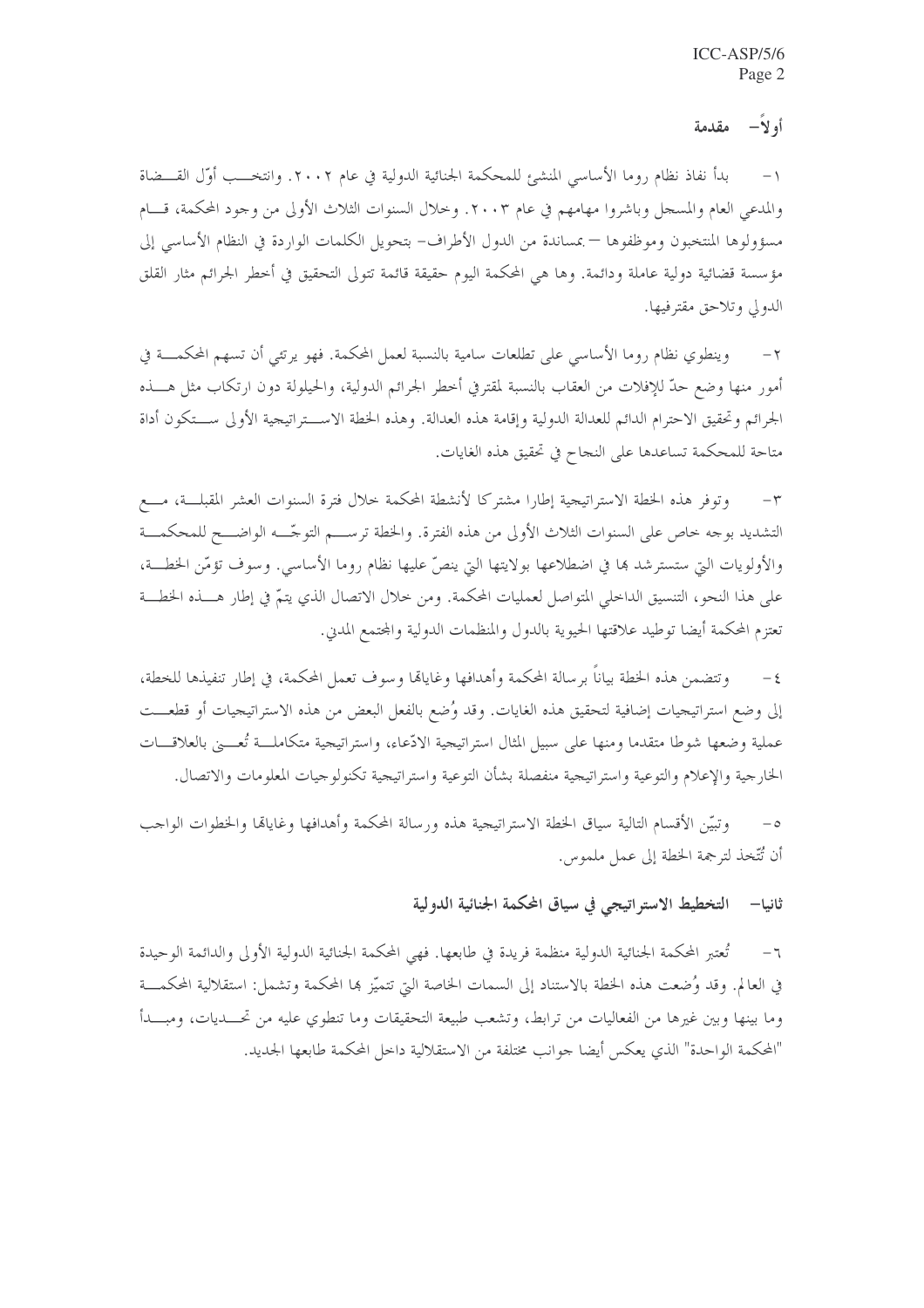ألف - الاستقلالية والتوابط

٧− تُعتبر المحكمة مؤسسة قضائية مستقلة مكلفة بالتحقيق في أخطر الجسـرائم الدوليــــة وملاحقــــة مقترفيهــــا ومحاكمتهم. وليست المحكمة جزءا من الأمم المتحدة ولا من أي كيان سياسي آخر. وطبيعتها المستقلة والقـــضائية البحتة سمة أساسية محددة لها بوصفها مؤسسة تستند إلى تطبيق حكم القانون بشكل منصف قوامه المساواة.

وعلى حين أن المحكمة مستقلة إلا أن بينها وبين الدول والمنظمات الدولية والمجتمع الدولي علاقة ترابط. إذ  $-\lambda$ تعتمد المحكمة في جميع مراحل ما تضطلع به من الأنشطة على الدعم والتعاون الأساسيين من الفعاليات الأخرى في مجالات تشمل جمع الأدلة وتوقيف الأشخاص وتسليمهم وتنفيذ الأحكام. وتوقيف الأشخاص وتسليمهم مـــسألة تعاون بالغة الإلحاح إذ بدون الدعم من الدول والمنظمات الدولية في إلقاء القبض على الأشخاص لا يمكن أن تكون هناك محاكمات. فبعد انقضاء سنة واحدة على إصدار المحكمة لأوّل أمر من أوامر التوقيف في حالة أوغندا لا يزال الأشخاص الخمسة الواردة أسماؤهم في أوامر التوقيف طلقاء.

وتسلم الخطة الاستراتيجية بأن بوسع المحكمة أن تحشد بعض ما تحتاجه من تأييد من حلال إبرام اتفاقات  $-9$ التعاون على سبيل المثال. بيد أن نجاح المحكمة سيعتمد في شطر كبير منه على استعداد الدول والمنظمات الدوليـــة والمحتمع المدني لتوفير المساعدة والقدرة على توفيرها.

١٠– ولتكتسب مختلف عناصر النظام الفعالية لا بد لها من أن تفهم بعضها البعض وتعمل مع بعضها الـــبعض. والمحكمة ملتزمة بشرح دورها ووظائفها بما في ذلك العمل على أن تخاطب فئات حديدة بينما تؤمن كذلك الحوار المستدام مع الدول الأطراف ومع غيرها من أصحاب المصلحة. وتمشّياً مع ما ينصّ عليه نظــام رومـــا الأساســـى والاتفاقات الدولية التي أبرمتها المحكمة، يجوز للمحكمة أن تشرك غيرها في المعلومات التي تساعد الدول والمنظمات الدولية أو المحتمع المدني على الوصول إلى الأهداف المشتركة. وعلى الرغم أن من الأهمية بمكان أن تظل المحكمة هي الجهة المتبنية للخطة الاستراتيجية إلا أنه يجب أيضا أن تحظى هذه الخطة بالدعم الخارجي الكافي. وعليه التمــــست المحكمة، في وضعها للخطة الاستراتيجية، معلومات مرتدة من الدول الأطراف وغيرها مـــن الفعاليـــات الرئيـــسية وضمنت الخطة تلك المعلومات.

#### تحقيقات متشعبة وتمثل تحدّيا باء—

باشرت المحكمة، في السنوات الثلاث الأولى من وجودها، تحقيقات في حالات ثــــلاث هـــــى: أوغنــــدا  $-11$ وجمهورية الكونغو الديمقراطية ودارفور، السودان. وهذه التحقيقات حارية في بلدان ثلاثة مختلفة وجميعها بعيدة عن مقرّ المحكمة وتمثل كلِّ منها حالة متميزة. وتؤدِّي المحكمة عملها في حالات يشوها نزاع متواصل ممّا يجعـــل أمـــن الأشخاص قلقاً سائداً على الدوام.

١٢ – ﴿ ثُمَّ إِنَّ البعض من التحقيقات الَّتِي تجريها المحكمة يتمَّ في مناطق نائية متنوَّعة التضاريس وفي مناطق مأهولـــة بالسكان تتباين ثقافتهم وتتعدَّد لغاقمم المحلية. وقد تلجأ المحكمة في المستقبل إلى إجراء تحقيقات وتضطلع بما يتـــصل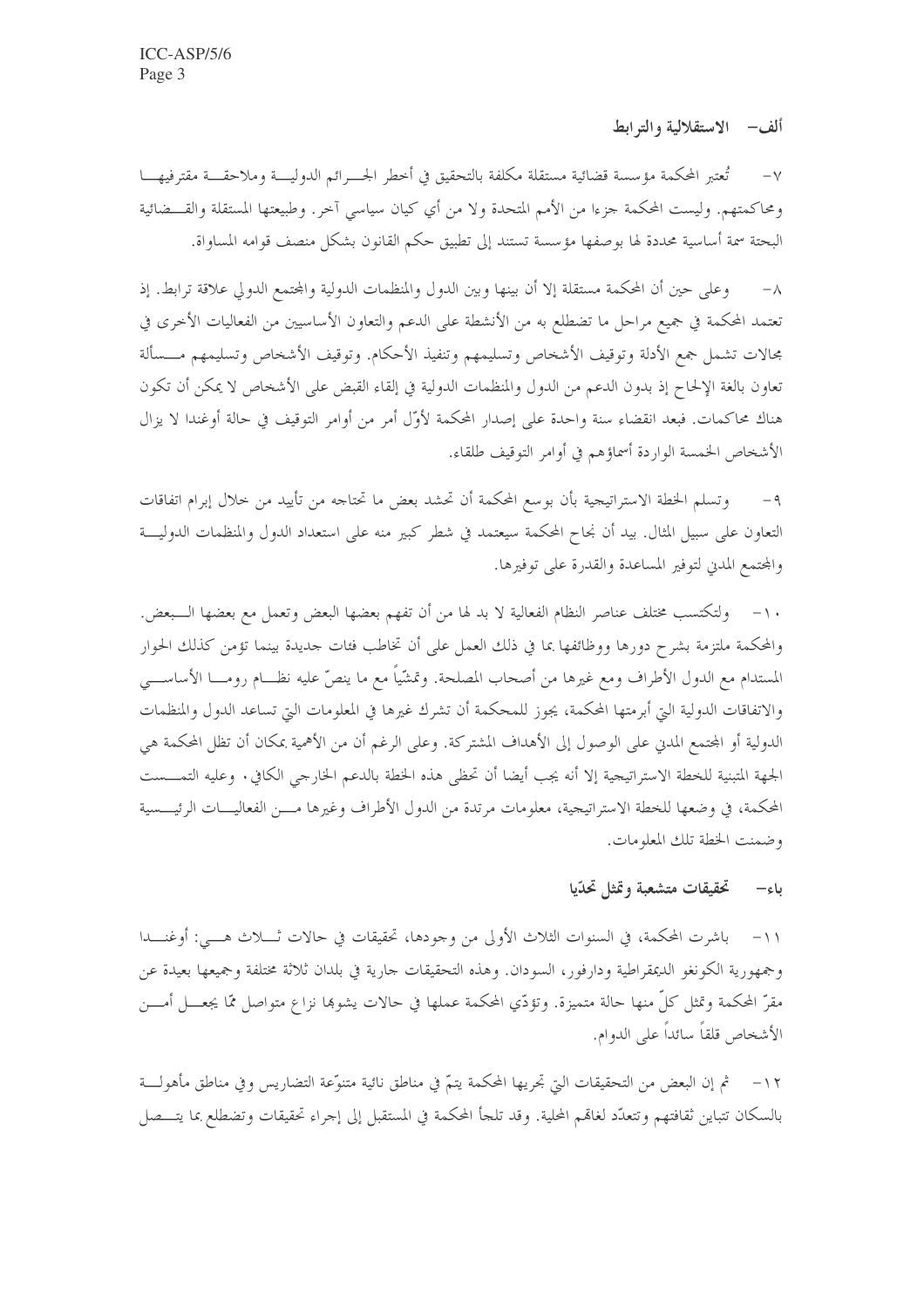ها من الأنشطة في أوضاع متزايدة الاختلاف. ويجب أن تتحلى المحكمة بالمرونة التي تمكنها من الاســـتجابة علــــى النحو الملائم للحالات التي تواجهها أو ربما تصبح مشاركة في مواجهتها.

١٣ - وتحدَّد الخطة الاستراتيجية الأهداف ذات الأولوية للسنوات الثلاث المقبلة وهـــي تعكـــس أنـــشطتها في الميدان. وبالإضافة إلى إجراء التحقيقات لا بدّ للمحكمة في الميدان: من أن تكفل أمن الموظفين والضحايا والشهود وغيرهم من الأشخاص المعرضين للمخاطر بسبب التحقيقات؛ وأن تُبلغ على النحو الفعال السكان المحليين بما تقوم به من تحقيقات وإجراءات، وأن تضمن الدعم الإداري والعملياتي الفعّال والمرن؛ وأن تضع سياسات للاضـــطلاع بولاياها المنبثقة عن نظام روما الأساسي، حاصَّة فيما يتعلق بالضحايا والشهود والأشخاص الذين تجسري بسشأفمم تحقيقات أو يقدمون للمحاكمة. ولتسهيل هذه الأنشطة في الميدان تتوخى المحكمة أشكالا مختلفة من الوجود الميداني وسوف تواصل السعى لتهيئة المواقع الجغرافية المثلى لأنشطتها ومواردها.

جيم— مبدأ "المحكمة الواحدة"

١٤ – للحفاظ على مبدإ الإنصاف في الإجراءات يعمل عدد من المكاتب والأفراد بشكل مستقل داخل هيكـــل المحكمة. فمكتب المدعى العام يعمل باستقلال بوصفه جهازا منفصلا من أجهزة المحكمة. ويعمل مكتـــب المحـــامي العام عن الضحايا ومكتب المحامي العام للدفاع، برغم تبعيتهما لقلم المحكمة في الأغراض الإدارية، بوصفهما مكتبين مستقلين. ويتمتع القضاة بالاستقلال في أداء مهامهم القضائية.

ويشكل الموظفون والمسؤولون المنتخبون التابعون للمحكمة، حتى في الحـــالات الــــتي يتمتعـــون فيهـــا  $-10$ بالاستقلال، جزءًا من المؤسسة نفسها ويشتركون في رسالة واحدة. وهم يعملون مجتمعين بوصف المحكمة مؤسسة واحدة فيما يتعلق بالمسائل ذات الاهتمام المشترك. وفي أعلى مستوى — بما في ذلك وضع الخطة الاستراتيجية هذه– تنسق مختلف أنشطة المحكمة من قبل مجلس التنسيق المتألّف من الرئيس والمدعي العام والمسحل.

وتوفُّر هذه الخطة الاستراتيجية إطارًا مشتركًا بالنسبة لأنشطة المحكمة. فهي تحدَّد للمحكمـــة رســـالتها  $-17$ وأهدافها وغاياها المشتركة. وتحاول أن تحقق أقصى قدر من التكامل بين شتى أنشطة المحكمة فيما تحتـــرم أوجــــه الاستقلالية التي يمليها نظام روما الأساسي. ويجري التوفيق بينها وبين استراتيجية منفصلة للادعاء تتنـــاول مـــسائل ينفرد ها مكتب المدعى العام. والخطة الاستراتيجية لا توجه تفسير ولا تطبيق القانون لكنها توفر مع ذلك الإطـــار الإداري وغيره من الأطر اللازمة لسير الإجراءات على النحو المنصف والنزيه.

## دال— مؤسسة جديدة

لم تزل المحكمة إلى حدّ بعيد في عهد الطفولة. وهي قامت في قضيتين اثنتين، بإنجاز المرحلـــة الأولى مــــن  $-1V$ أنشطتها عن طريق إصدار أوامر التوقيف. ففي القضية الأولى، وهي حالة أوغندا لا يزال الأشخاص الخمسة الذين صدرت بحقهم أوامر بالتوقيف طلقاء. وفي القضية الثانية، وهي حالة جمهورية الكونغـــو الديمقراطيــــة تم توقيـــف الشخص المطلوب وتسليمه إلى المحكمة في آذار/مارس ٢٠٠٦. وسوف تحري المحكمة عما قريـــب أول محاكمـــة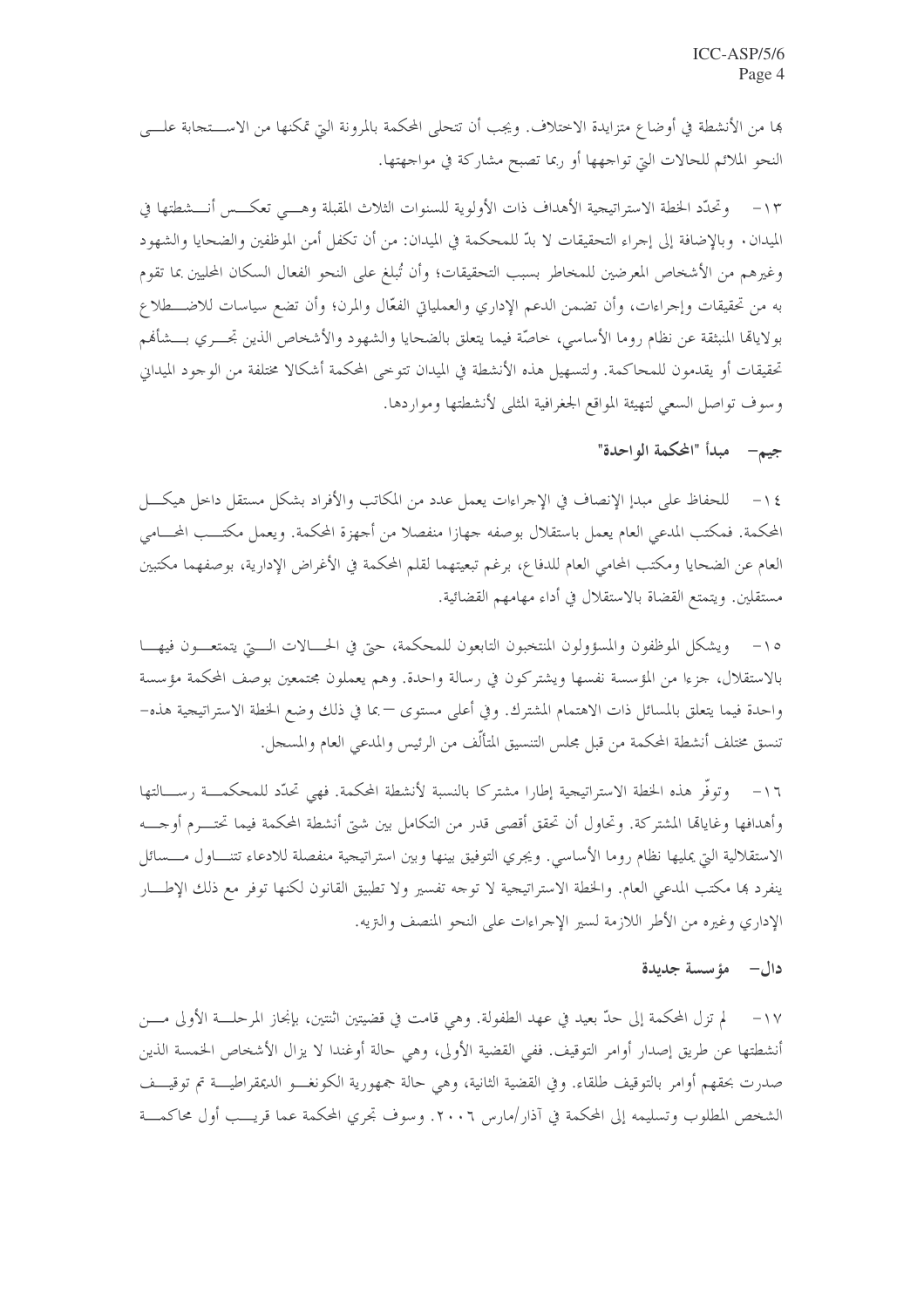تعقدها. وتتضمن القواعد الإجرائية وقواعد الإثبات للمحكمة العديد من الأوجه المبتكرة التي يتمّ راهنا الأخذ همسا على الصعيد العملي حاصة فيما يتعلق بمشاركة وتعويض الضحايا .

١٨– وترمى الخطة الاستراتيجية إلى مساعدة المحكمة على أداء دور استشرافي في صـــنع مــــستقبلها. وتتوقـــع المحكمة، في الوقت نفسه، مواصلة الإفادة من تجاربها حلال السنوات القليلة المقبلة. وسوف يتمَّ بـــصورة منتظمــــة تحديث الخطة الاستراتيجية بحيث تستوعب الدروس المستخلصة.

ثالثا— رسالة المحكمة

وسالة المحكمة الجنائية الدولية ستقوم المحكمة الجنائية الدولية، بوصفها مؤسسة قضائية مستقلة ضمن النظام العدلي الدولي الناشئ، بما يلي: ● التحقيق في أشد الجرائم خطورة ومحاكمة مقترفيها محاكمة منصفة وفعالة ومحايدة؛ ● التصرف على نحو كفء وشفاف؛ ● المساهمة في تحقيق الاحترام الدائم للعدالة الجنائية الدولية وإقامة هذه العدالة ومنع الجرائم ومكافحة الإفلات من العقاب.

١٩ – ويرد في نظام روما الأساسي نصَّ بالولاية المنوطة بالمحكمة. والبيان المتعلق برسالة المحكمة يعبّر عن الكيفية الَّتِي ستحقق بما المحكمة الغايات المنصوص عليها في نظام روما الأساسي ويعكس السياق الذي تعمل فيه المحكمة ومهامها الأساسية والأثر الذي تزمع أن تحدثه.

والمحكمة جزء من نظام ناشئ للعدالة الدولية تشارك فيه الدول والمنظمات الدولية ومحاكم دولية أحرى  $-\tau$ . ومنظمات غير حكومية. وكما هو وارد في ديباجة نظام روما الأساسي يندرج هذا النظام أيضا في إطار النظام الأشمل للقانون الدولي المعين بالسلم العالمي وأمنه ورفاهه.

٢١– وتؤدي المحكمة، على صعيد نظام العدالة الدولية، دورا مركزيا متميزا. فالمحكمة مؤسسة قضائية مستقلة مكمَّلة للمحاكم الوطنية. وهي لا تُعنى بأي حريمة كانت وإنما تُعنى فقط بأشدّ الجرائم خطورة المثيرة لقلق المجتمع الدولي ككلٌّ. وهي محكمة الملاذ الأخير ولا تتدخل إلا في الحالات التي تكون فيها جهات الاختصاص الوطنية غير راغبة أو غير قادرة على الاضطلاع بالمحاكمة. وتحتاج المحكمة، لكي تكون فعَّالة، إلى تعاون الفعاليات الأحرى داحل النظام الناشئ وخاصة الدول والمنظمات الدولية والمحتمع المدين.

٢٢– وتتمثل المهام الأساسية المنوطة بالمحكمة في إجراء التحقيقات وملاحقة المحرمين وإجراء المحاكمات. والطريقة التي تُتوحَّى في الاضطلاع بمذه الأنشطة أساسية بالنسبة لإنجاز المحكمة للأهداف المنشودة في نظام روما الأساسي . ولا يمكن للمحكمة أن تحقق هذه الغايات إلا إذا كانت أنشطتها متصفة بالإنصاف والكفاءة والتزاهة.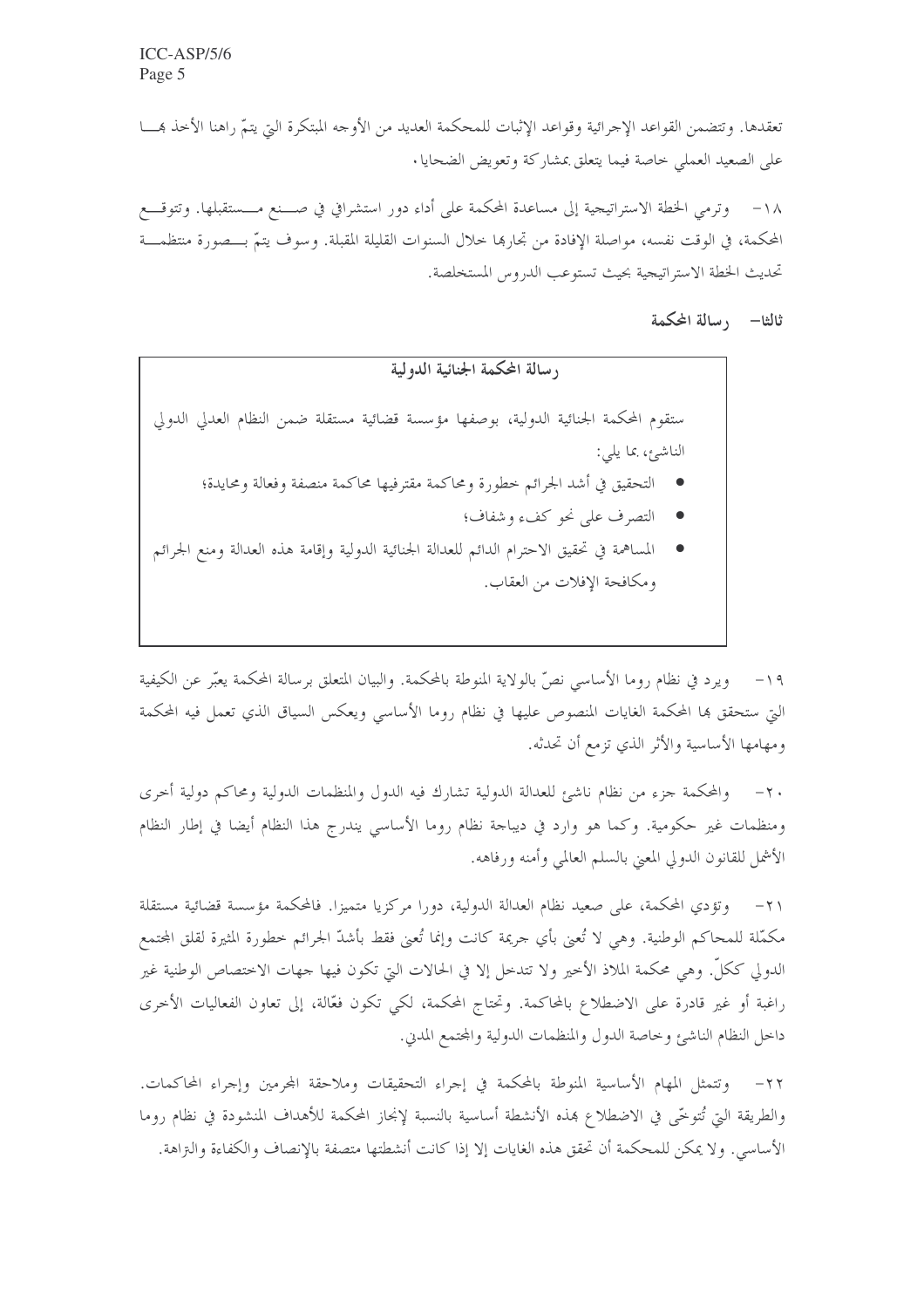وتساعد المحكمة، من حلال ما تقوم به من تحقيقات وإجراءات، على ضمان محاسبة مقترفي أشدّ الجرائم  $-\tau\tau$ الدولية خطورة. وترمى المحكمة من وراء ذلك إلى الإسهام في منع الجرائم وتحقيق الاحترام الدائم للعدالة الدولية وإنفاذ هذه العدالة. وهناك أنشطة أساسية أخرى مثل التوعية التي تستهدف السكان المحليين لها هي الأخرى تأثير على مساهمة المحكمة في تحقيق الاحترام للعدالة الاحتماعية الدولية ولإنفاذ هذه العدالة فضلا عن منع الجريمة ومكافحة الإفلات من العقاب.

٢٤- وجميع أنشطة المحكمة تدعمها بنية تحتية أساسية توفَّر مقومات أساسية في مجالات مثل الأمن والموارد البشرية وتكنولوجيات المعلومات والاتصال والإعلام والميزنة والمالية. وتؤثر الفعالية التي تتصف بما إدارة المحكمة تأثيرا مباشرا في قدرها على الاضطلاع بوظائفها الأساسية. والمحكمة تمدف، في وقت تسعى فيه المنظمات الدولية إلى التركيز المتزايد على تحسين أوجه إدارها، إلى بلوغ أعلى مستويات الشفافية والكفاءة في كل ما تقوم به من أعمال.

رابعا— الأهداف والغايات الاستراتيجية

الأهداف الاستر اتيجية

الهدف ١: نوعية العدالة:

الاضطلاع بإجراءات علنية ومنصفة وفعالة وسريعة وفقاً لنظام روما الأساسي ولأسمى المعايير القانونية مع ممارسة جميع المشاركين لحقوقهم ممارسة تامة

الهدف ٢: مؤسسة مشهود لها بمكانتها وتحظى بالدعم الملائم:

زيادة تعزيز الوعبي بدور المحكمة وتصحيح الفهم لهذا الدور وتأمين الدعم المتزايد له.

الهدف ٣: نموذج للإدارة العامة:

التفايي في سبيل تحقيق النتائج المتوحاة باستخدام أديي قدر من الموارد عن طريق هياكل وعمليات رشيدة مع المحافظة في الوقت نفسه على المرونة وضمان المحاسبة، وبالاعتماد على عدد كافٍ من الموظفين الأكفاء وذوي الهمة العالية وفي بيئة سمتها الحرص وتسودها ثقافة غير بيروقراطية .

٢٥– حدَّدت المحكمة ثلاثة أهداف استراتيجية أداءً لرسالتها. وهذه الأهداف الثلاثة مترابطة ترابطا وثيقا ومكملة لبعضها البعض. ولا يسع المحكمة أن تحقق هدفا بمفرده ولكنها ستعمل على تحقيق الأهداف الثلاثة بالتزامن.

٢٦- يتمثل الهدف الأول في ضمان الامتياز في الاضطلاع بأنشطة المحكمة الرئيسية المتصلة بالإجراءات القضائية. وهذا الهدف يقتضى الامتياز كذلك في أنشطة التحقيق التي تمهَّد السبيل للإجراءات. ويظل نظام روما الأساسي هو النبراس الهادي للمحكمة في اضطلاعها بأنشطتها الرئيسية.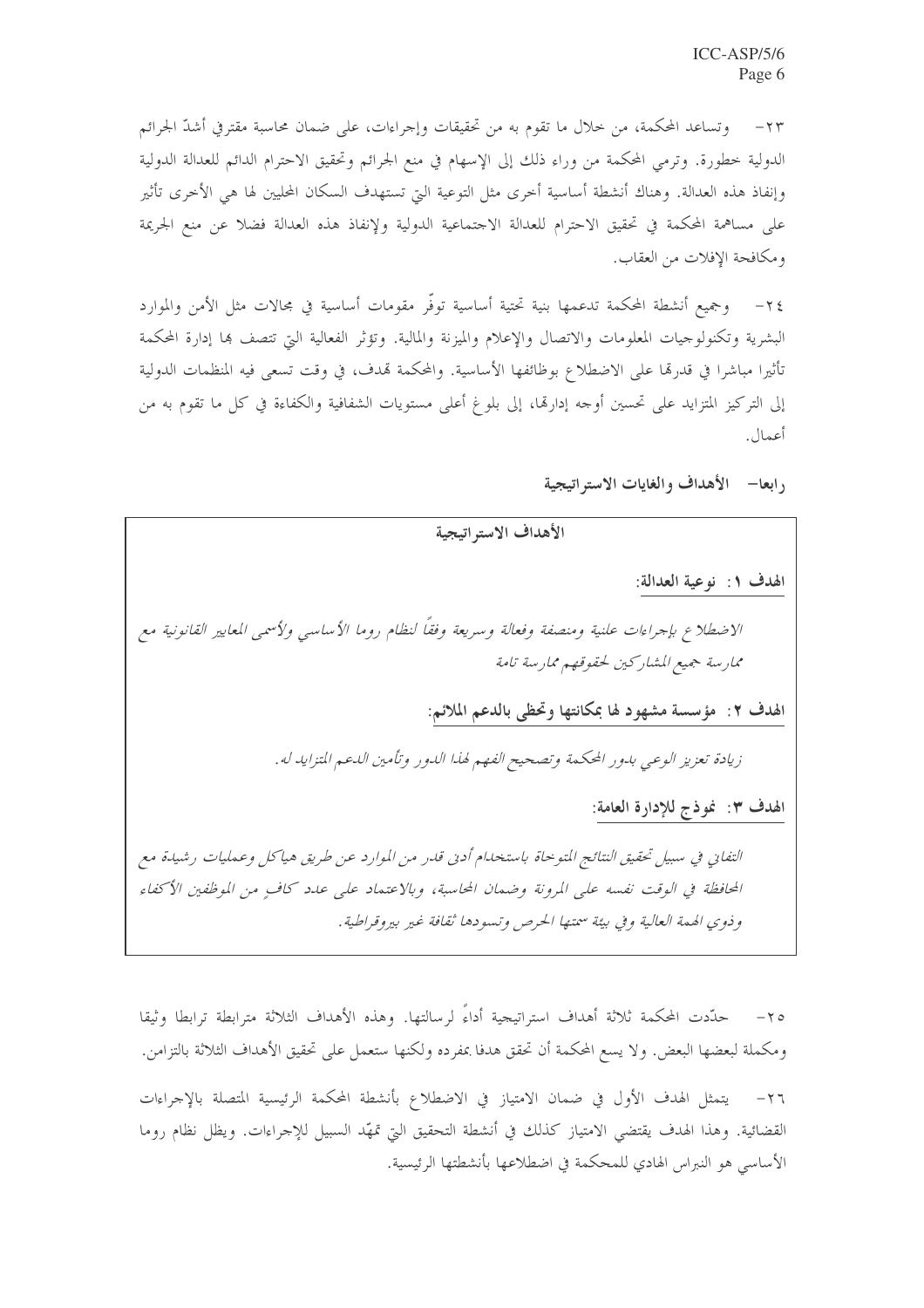٢٧– ويشتمل الهدف الثاني على عنصرين هما أيضا أساسيان. أولهما أنه لا بد للمحكمة من أن تحظى بالتعاون والدعم إذا أريد منها إنحاز مهامها. ثانيا، تعتبر العلاقات الخارجية والإعلام والتوعية أنشطة أساسية في حدّ ذاقما تضطلع بما المحكمة ولازمة لكفالة إحساس الغير بأن العدل يُقام. ويجري العديد من أنشطة المحكمة الرامية إلى تحقيق هذا الهدف في إطار استراتيجية متكاملة بشأن العلاقات الخارجية والإعلام والتوعية اعتمدقما المحكمة في عام ٢٠٠٥.

٢٨– ويبرز الهدف الثالث الأهمية الحرجة التي تكتسيها الجوانب التنظيمية في المحكمة بالنسبة لقدرقما على الاضطلاع بعمليالها. وكما هو الحال بالنسبة للهدف الثاني هناك عنصران إثنان لازمان بالنسبة لمؤسسة هي نموذج للإدارة العامة. وتُعتبر الهياكل الأساسية الإدارية الملائمة والإحراءات العملية والموظفون الأكفاء ذوو الهمّة أمورا أساسية لأداء المحكمة , سالتها.

٢٩– ولبلوغ هذه الأهداف حددت المحكمة ثلاثين غاية استراتيجية. ويرتبط كل هدف من الأهداف بغاية معينة ولكنه يسهم أيضا في قدرة المحكمة على بلوغ الأهداف الأخرى. وقد قُسّمت هذه الغايات إلى غايات متوخَّاة للسنوات الثلاث المقبلة وغايات سيتمَّ تحقيقها في غضون عشر سنوات. ويعكس العديد من غايات السنوات العشر تقدم الأنشطة المتوافقة مع أهداف السنوات الثلاث. والأهداف الأخرى إما ألها تتطلب مدة تزيد على السنوات الثلاث لتحقيقها أو ألها ذات أولوية أدنى في الأحل القصير.

### الهدف ١: نوعية العدالة:

الاضطلاع بإجراءات منصفة وفعالة وسريعة وفقا لنظام روما الأساسي ولأسمى المعايير القانونية على نحو يؤمّن لكافة المشاركين مماريبة الحقوق مماريبة تامة .

### الأهداف ذات الأولوية للسنوات ١-٣

١– إجراء تحقيقات في القضايا يتراوح عددها ما بين ٤ و٢، ضمن الحالات القائمة أو الجديدة، ومحاكمتين اثنتين، رهنا بما يُؤمُّن من التعاون الخارجي. (من تموز/يوليه ٢٠٠٦ إلى تموز/يوليه  $(1 \cdot 9)$ 

٣٠ – لا يمكن التكهن مسبقا وبدقة بعدد القضايا التي ستُعرض على المحكمة في السنوات العشر المقبلة. وعلى نحو ما هو محدّد في استراتيجية مكتب المدعى العام المتعلقة بالإدعاء، يتوقع المكتب إجراء تحقيقات في عدد من القضايا يتراوح ما بين أربع وستّ من القضايا الجديدة وإجراء محاكمتين اثنتين في الفترة ما بين تموز/يوليه ٢٠٠٦ وتموز/يوليه ٢٠٠٩. والقضايا التي يجري التحقيق فيها قد تكون ضمن الحالات المعروضة على المحكمة حاليا أو ضمن حالات جديدة. أما عدد القضايا التي ستعرض فعلا على المحكمة فيتوقف إلى حدّ بعيد على عدد من العوامل تشمل التعاون والدعم المقدّمين من الدول والمنظمات الدولية والمجتمع المديي. وسوف تعتمد عدد المحاكمات التي تتمّ اعتماداً حرجاً، بوجه حاص، على دعم الدول والمنظمات الدولية في مجال توقيف الأشخاص وتسليمهم.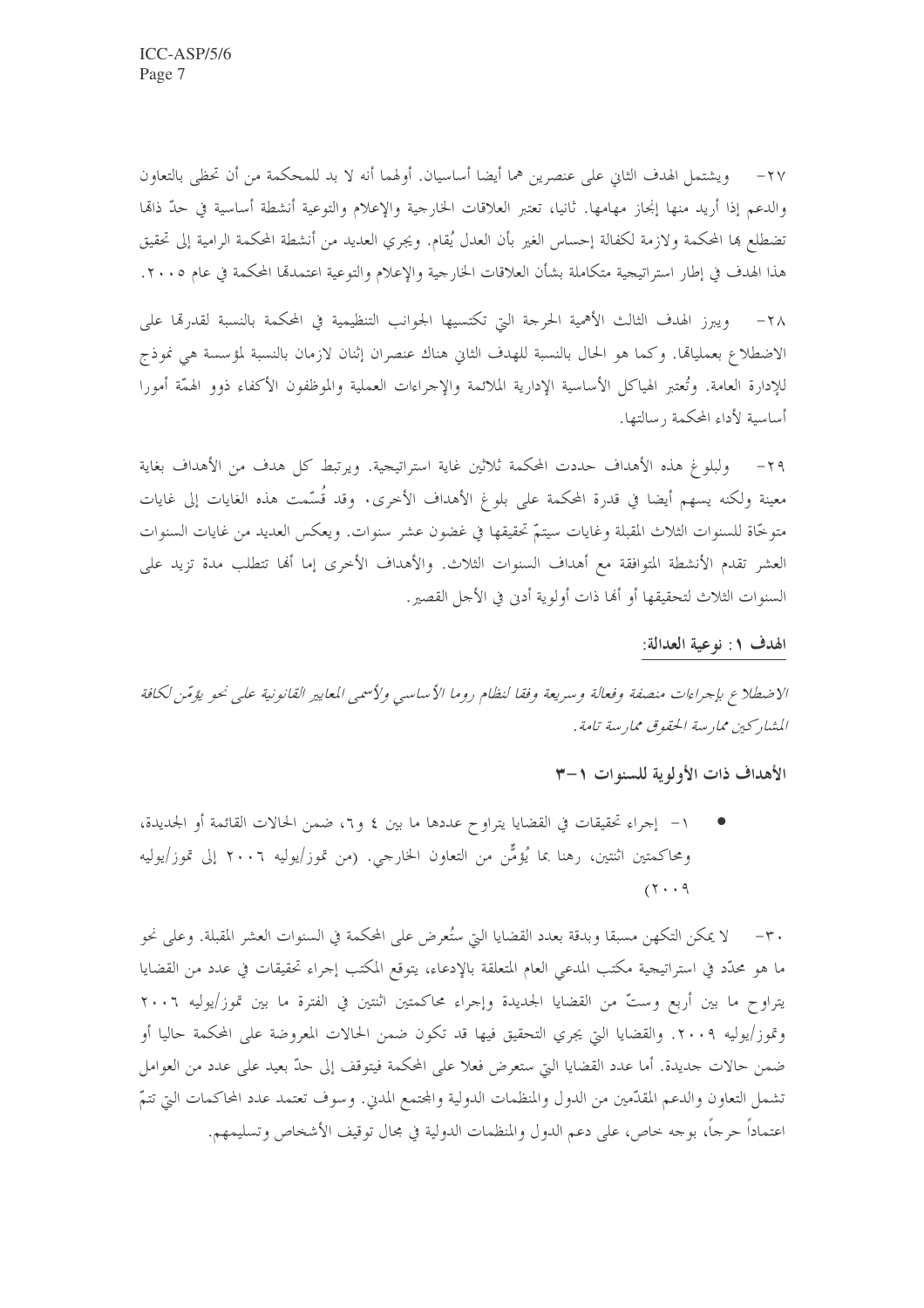٢ – إرساء نظام يتصدَّى للمخاطر الأمنية والسعى الجاد لتأمين القدر الأقصى من أمن كافة المشاركين تمشيا مع نظام روما الأساسي.

٣١- وفقا لنظام روما الأساسي، يجب على المحكمة أن تتخذ التدابير التي تضمن أمن المشاركين في الإجراءات بمن فيهم بوجه خاص الشهود والضحايا وجميع من هم في خطر بسبب الشهادات التي يدلي ها الشهود. وغالبا ما تحري التحقيقات التي تضطلع ها المحكمة في حالات النزاع الدائر وهذا يزيد من أهمية اتخاذ التدابير الأمنية الملائمة. وكفالة أمن المشاركين حزء من لهج شامل في مجال الأمن ينطوي كذلك على ضمان أمن الموظفين وأمن المعلومات.

٣- وضع سياسات لتنفيذ معايير الجودة المنصوص عليها في نظام روما الأساسي وفي القواعد الإجرائية وقواعد الإثبات فيما يخص جميع المشاركة في الإجراءات والأشخاص الذين تمسهم أنشطة المحكمة على نحو يحترم التنوع.

٣٢- يحدد نظام روما الأساسي والنصوص القانونية الفرعية معايير جودة محددة يجب استيفاؤها فيما يخصّ الضحايا والشهود والمدعى عليهم والمشتبه فيهم وغيرهم من الأشخاص الذين تمسهم عمليات المحكمة. وليتسنَّى الوفاء بمذه المعايير قامت المحكمة وستواصل القيام برسم وتنفيذ سياسات تأخذ في الاعتبار مختلف السياقات الثقافية التي تعمل فيها المحكمة. وهناك مجالات عديدة سبق للمحكمة أن وضعت فيها عددا من السياسات ومنها المحال المتصل بمعاملة الضحايا والشهود.

٤– إنجاز نموذج لطاقة المحكمة ومباشرة المناقشات مع جمعية الدول الأطراف حول جملة من القضايا ستتمكن المحكمة من معالجتها كل سنة.

٣٣ – يجب على المحكمة أن تضمن كوها جاهزة للنظر في القضايا التي تعرض عليها أي كان عددها. لذلك هي عمدت إلى تطوير أداة لتخطيط الموارد خاصة بما فوضعت نموذجاً لطاقة المحكمة. والنموذج يساعد المحكمة على توافق الموارد التي ستحتاجها مع ما يمكنها أن تنجزه من أعمال وعلى التنبؤ باحتياجاها المقبلة كذلك. وسوف تستخدم المحكمة هذه الأداة بالتشاور مع جمعية الدول الأطراف ("الجمعية") كأساس لتحديد المستويات اللازمة من الموظفين ومن غيرهم من الموارد. وسوف تقدم المحكمة تقريرا عن نموذج لطاقة المحكمة إلى الجمعية وإلى لجنة الميزانية والمالية التابعة للجمعية في عام ٢٠٠٦.

٥– صياغة حيارات قمم مواقع جغرافية مختلفة لموارد المحكمة وأنشطتها بما في ذلك المتطلبات الخاصة بالمباين الدائمة.

٣٤ – إن الاضطلاع بإجراءات في مواقع قريبة من المواقع التي حدثت فيها الجرائم ربّما ينمّي إمكانيات الوصول إلى السكان المتأثرين وكفاءة شتى أنشطة المحكمة وقدرة المحكمة على أداء رسالتها. وتحتفظ المحكمة راهنا بمكاتب ميدانية في مناطق يجري فيها التحقيق أو هي قريبة من هذه المناطق فضلا عن الحضور اللوجسيّ ممّا يسهل عمليات النشر في الميدان. واستنادا إلى الخبر ة التي اكتسبتها المحكمة يلزم اتبّاع أشكال مختلفة من الحضور الميداني ليتسنى للمحكمة أداء رسالتها على النحو الأمثل رهنا بطبيعة الحالة المعروضة على المحكمة والمرحلة التي وصلت إليها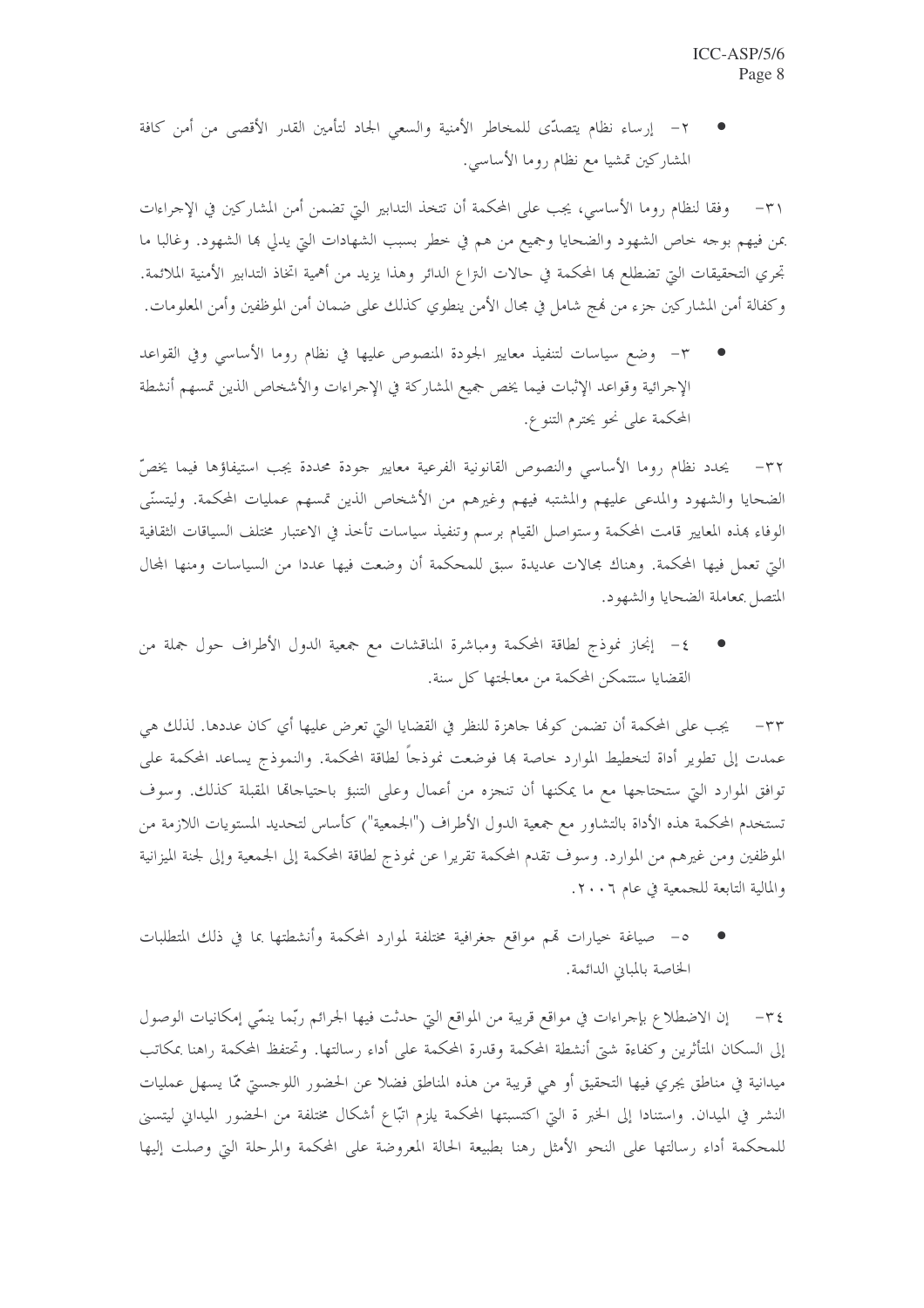التحقيقات والإجراءات والوظائف والموارد المعينة قيد النظر . وعلى الرغم من أن المحكمة لم تجر بعد أولى المحاكمات في مقرها في لاهاي إلا أُها تخطط لإمكان اتخاذ القضاة قرارا بعقد إجراءات في المستقبل حارج الدول المضيفة. ومن خلال صياغة وتحليل الآثار المترتبة على شتى عمليات توزيع الموارد والأنشطة وفقا للمعايير ذات العلاقة بالموضوع سوف تعمد المحكمة، بالتشاور مع جمعية الدول الأطراف، إلى اتباع فمج منسِّق وشامل فيما يتصل بالموقع الجغرافي لعملياتها.

أهداف السنوات العشر :

- يجري، بالتشاور مع جمعية الدول الأطراف استنادا إلى نموذج طاقة المحكمة، إقرار توافق احتياجات المحكمة المخطط لها من الموارد مع عدد القضايا والتحقيقات التي ستجري في السنوات المقبلة.
	- إجراء توزيع جغرافي للموارد والأنشطة يتلاءم مع رسالة المحكمة.

## الهدف ٢: مؤسسة مشهود لها بمكانتها وتحظى بالدعم الملائم:

زيادة إنماء الوعبي بدور المحكمة وتصحيح الفهم لهذا الدور وزيادة الدعم لها .

الأهداف ذات الأولوية للسنوات ١-٣:

٦– إشاعة مستوى من الوعي بدور المحكمة والفهم لهذا الدور يتلاءم مع المرحلة التي بلغتها أنشطة المحكمة في المحتمعات المتأثرة بهذه الأنشطة.

٣٥– تمثل توعية السكان المحليين في المناطق المتأثرة بالحالات التي يجري فيها تحقيق أولوية بالنسبة للمحكمة مرتبطة بمدفها المتمثل في كفالة جودة الحدمات المقدمة في مجال العدالة. وترمي المحكمة، في كل حالة من الحالات، إلى الاتصال بالمحتمعات المحلية على النحو الملائم والفعال ذي الاتحاهين بغية توفير المعلومات الدقيقة المتعلقة بدورها وأنشطتها ولجعل الإجراءات القضائية متاحة بيسر .

٣٦– ولا بد لأنشطة التوعية التي تضطلع بما المحكمة من أن تتكيف مع السياق الذي تعمل فيه المحكمة، بما في ذلك الحالة الأمنية والمرحلة التي بلغتها التحقيقات أو الإجراءات أو مختلف احتياجات الجهات التي تتعامل معها المحكمة. ولذلك ستضع المحكمة استراتيجيات متنوعة للتوعية بخصوص شتّى الحالات. وسوف تقدم المحكمة استر اتيجية شاملة بشأن التوعية إلى الجمعية في عام ٢٠٠٦.

٧– استحداث آليات خاصة بكل حالة على حدة تتيح التعاون اللازم بمختلف أشكاله، وخاصة في مجال توقيف الأشخاص وتسليمهم.

٣٧– على حين أن التعاون بمختلف أشكاله أساسى بالنسبة للمحكمة إلا أن أولويتها الملحة تكمن في تلقى الدعم الكافي المتَّصل بالحالات قيد التحقيق أو التي تشهد محاكمة. وقد يتخذ هذا التعاون أشكالا متعددة تشمل تقديم الدعم المؤسسي أو اللوجسيّ فضلاً عن الإجراءات. ومن بين المحالات المختلفة التي يلزم أن يقوم فيها تعاون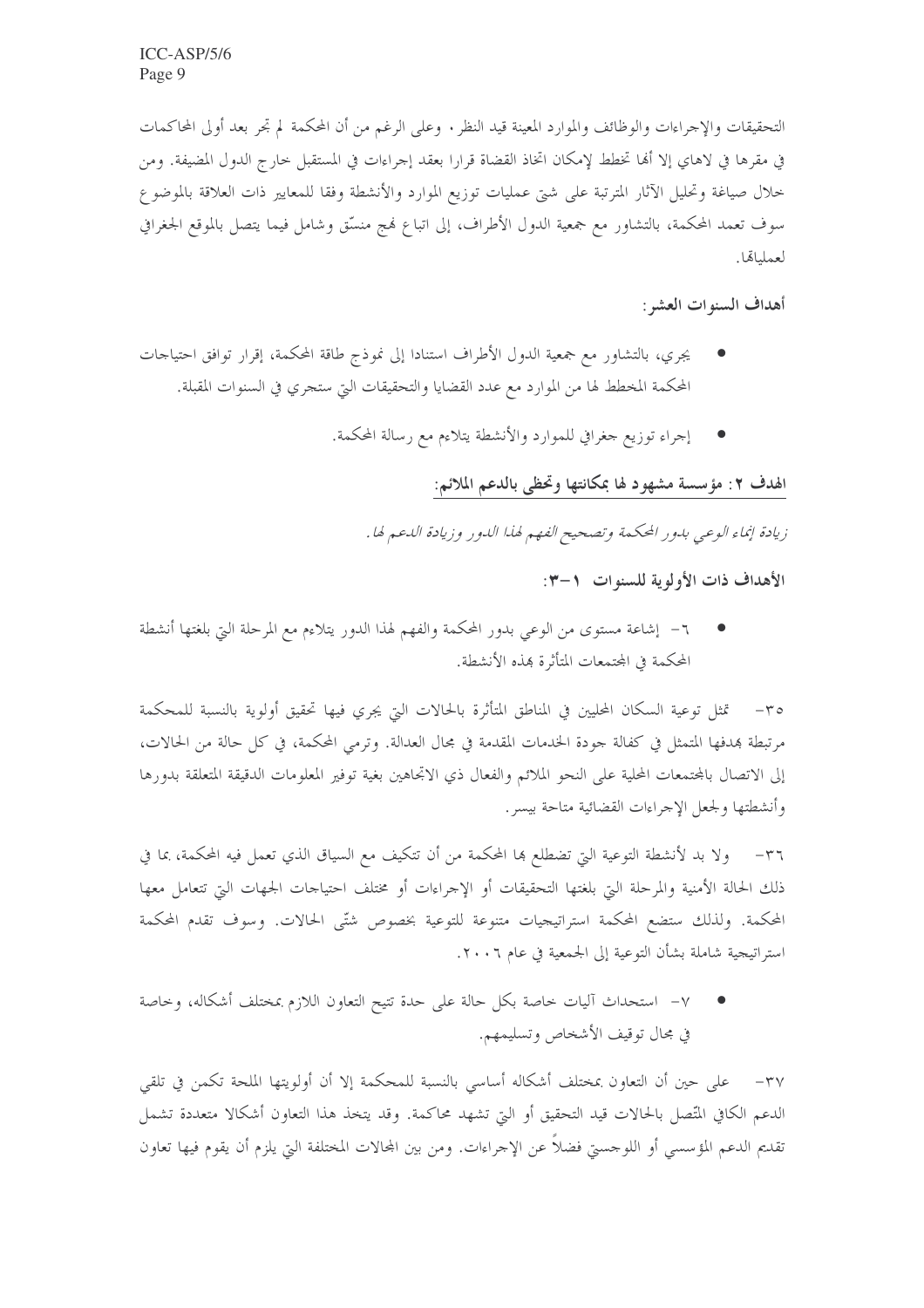تقتضيه حالة من الحالات، يستأثر الحصول على الدعم من أحل توقيف الأشخاص وتسليمهم للمحاكمة بأقصى حانب من الإلحاح. وتمشَّيا مع نظام روما الأساسي، سوف تمارس المحكمة علاقالها الخارجية لاستشراف توفير الدعم اللازم وذلك من خلال إبرام اتفاقات تعاون على سبيل المثال مع الدول والمنظمات الدولية.

٨– زيادة الدعم المتواصل للمحكمة عن طريق تعزيز الاتصال والتفاهم المتبادل مع أصحاب المصلحة والتشديد على دور المحكمة واستقلاليتها.

٣٨- تشمل الفئات الرئيسية التي تخاطبها المحكمة الدول الأطراف والمنظمات الدولية (بما فيها المنظمات الإقليمية) والمحتمع المديي. ومن الوسائل التي تستخدمها المحكمة لضمان الحوار المنتظم مع الفئات التي تخاطبها هذه ما يتمثل في عقد إحاطات إعلامية منتظمة والمشاركة في الاحتماعات التي تعقدها الأمم المتحدة وغيرها من المنظمات الدولية والإقليمية وتقديم تقارير إليها، واستضافة احتماعات تُعقد بمقرّ المحكمة وحضور احتماعات أو لقاءات من أحل الإحاطة الإعلامية يحضرها أصحاب المصلحة من جميع أنحاء العالم. ومثل هذا الحوار مهمّ لضمان وعي شيّ أجزاء منظومة العدالة الدولية بالأدوار والأنشطة التي يقوم بما كل جزء منها. وترمى كذلك إلى المساهمة في بناء الدعم لما تحتاجه المحكمة في الاضطلاع بأنشطتها.

٩– تطوير وإنجاز هيكلية تضمن الدعاية لكافة الإجراءات الموجّهة إلى فئات التخاطب المحليّة والعالميّة.

٣٩- هذا، وتتمَّ الإجراءات التي تتوخاها المحكمة بصورة علنية رهنا ببعض القيود المحدَّدة المنصوص عليها في النظام الأساسي والمتصلة بمسائل من قبيل حماية الشهود والضحايا أو المعلومات المحاطة بالسرية. وللتدليل على أن العدل يُقام، لا يكفى اضطلاع المحكمة بالإجراءات علناً. بل هي تقوم أيضا بتطوير وتعزيز هيكليتها التي تؤمّن الدعاية (بما في ذلك إمكانية الوصول الميسر) لإجراءالها. ويعتبر موقع المحكمة على الشبكة العالميـــة (http://www.icc-cpi.int) أداة أساسية في الدعاية العالمية للإحراءات ولغير ذلك من الأنشطة. وتعتمد المحكمة أيضا على وسائل إضافية وتقوم بتطوير هذا الوسائل للوصول إلى فئات تخاطبها ولاسيما في المحالات المتأثرة جراء الحالات التي يكون فيها الاتصال منطويا على تحديات أصعب.

أهداف السنوات العشر :

- إقامة بنية تحتية عاملة تماما ضامّة لجميع الجهات الشريكة غير ذات الصلة بالحالات.
- إقامة وإنحاز هيكل يكفل الدعاية لكافة الإجراءات لدى فئات التخاطب المحلية والعالمية.
	- الانتهاء من عملية وضع العلامة المميّزة للمحكمة.<sup>(١)</sup>  $\bullet$
	- العمل الدائب على زيادة الوعي العالمي بدور المحكمة.  $\bullet$
	- اعتبار المحكمة هي المؤسسة المرجع في مجال القانون الجنائي الدولي.  $\bullet$

الممارسة المتمثلة في وضع العلامة المميّزة للمحكمة أداة لبلورة الصورة التي تشكلت عن المحكمة وللحفاظ عليها. والغرض  $(1)$ من هذه الممارسة هو إنماء الوعى بدور المحكمة وأهميتها والموقع الذي تحتله واختلافها عن غيرها من خلال جملة متسقة من الرسائل والأفكار والتفاعلات على مرّ الزمن.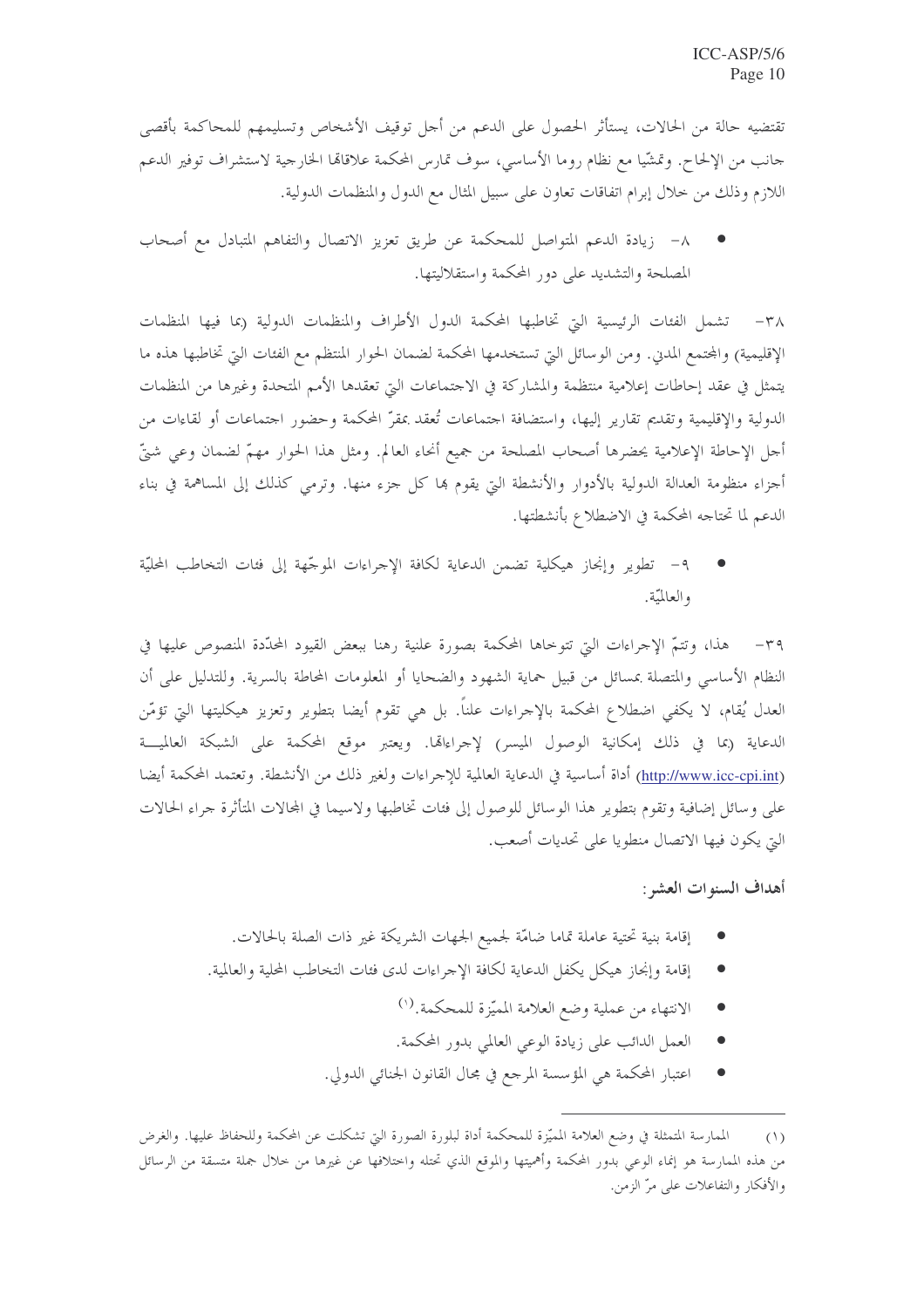الهدف ٣: نموذج للإدارة العامة:

التفايي في سبيل تحقيق النتائج المتوحاة باستخدام أديي قدر من الموارد عن طريق هياكل وعمليات رشيدة مع الحافظة في الوقت نفسه على المرونة وضمان المحاسبة؛ وبالاعتماد على عدد كافٍ من الموظفين الأكفاء وذوي الهمة العالية و في بيئة سمتها الحرص تسودها ثقافة غير بيروقراطية .

الغايات ذات الأولوية في السنوات ١- ٣

١٠- إقامة عمليات جيدة الأداء لاتخاذ القرارات بالأجهزة وفيما بين الأجهزة وتوضيحها بناء علي فهم دقيق لدور كل جهاز .

· ٤- تُتَّخذ القرارات في المحكمة في إطار الهيكل التنظيمي الذي وضعه نظام روما الأساسي. وتتكون المحكمة من أربعة أجهزة: هيئة الرئاسة، والهيئة القضائية، ومكتب المدعى العام، وقلم المحكمة. وتختص هيئة الرئاسة بالإدارة السليمة للمحكمة، فيما عدا مكتب المدعي العام الذي يخضع للسلطة الكاملة للمدعي العام. ويتولى المسجل رئاسة قلم المحكمة، وهو الموظف الإداري الرئيسي في المحكمة، ويخضع مباشرة للرئيس، دون الإخلال بمهام وسلطات المدعى العام. وبناء على مبدأ "المحكمة الواحدة"، هناك تداحل وترابط وثيق بين الأنشطة المختلفة للأجهزة. وهناك تعاون مشترك بين الأجهزة المختلفة في المسائل ذات الأهمية المشتركة. وفي هذا السياق، تعتبر عمليات اتخاذ القرار جيدة الأداء الواضحة أساسية لاتخاذ القرارات بفعالية وكفاءة وتمكين المحكمة من تحقيق أهدافها وغاياقما.

١١- أن تتحول إلى إدارة غير بيروقراطية تركز على النتائج وليس على العمليات، وتعتمد على قواعد لضمان الحقوق أو تقليل المخاطر عند الاقتضاء.

٤١ – ستواصل المحكمة إقامة هياكل وعمليات المرنة وموجهة نحو النتائج من أجل بلوغ أقصى قدر ممكن من الكفاءة. وبتخويل المديرين سلطة اتخاذ القرارات واعتبارهم مسؤولين عن أعمالهم، ستزيد المحكمة من سرعة أنشطتها وحودقما دون التضحية بمبدأ المساءلة. وينبغي أن تكون القواعد والإحراءات الإدارية مناسبة لاحتياحات المحكمة دون عرقلة أعمالها ينبغي أن تتناول المحالات التي تكون لازمة فيها لضمان الحقوق أو إدارة المخاطر.

وضع مجموعة من البرامج لتحقيق المستويات الأمثل من الجودة بأقصى قدر ممكن من  $-11$ الكفاءة

٤٢ – تلتزم إدارة المحكمة بتحقيق مستويات الجودة اللازمة المحددة سلفا بصورة فعالة. وهدف المحكمة من تحقيق هذه المستويات هو استخدام أقل قدر ممكن من الموارد. وفي الأحل الأطول، ستعيد المحكمة النظر في مستويات الجودة المحددة في سياق إعادة النظر في تصميم إجراءالها العملية وإعادة تشكيلها.

١٣– تقديم مقترحات سليمة ودقيقة وشفافة للميزانية تستوجب تعديلات بسيطة فقط في مقدار الموارد المقترحة من جمعية الدول الأطراف وتوزيعها.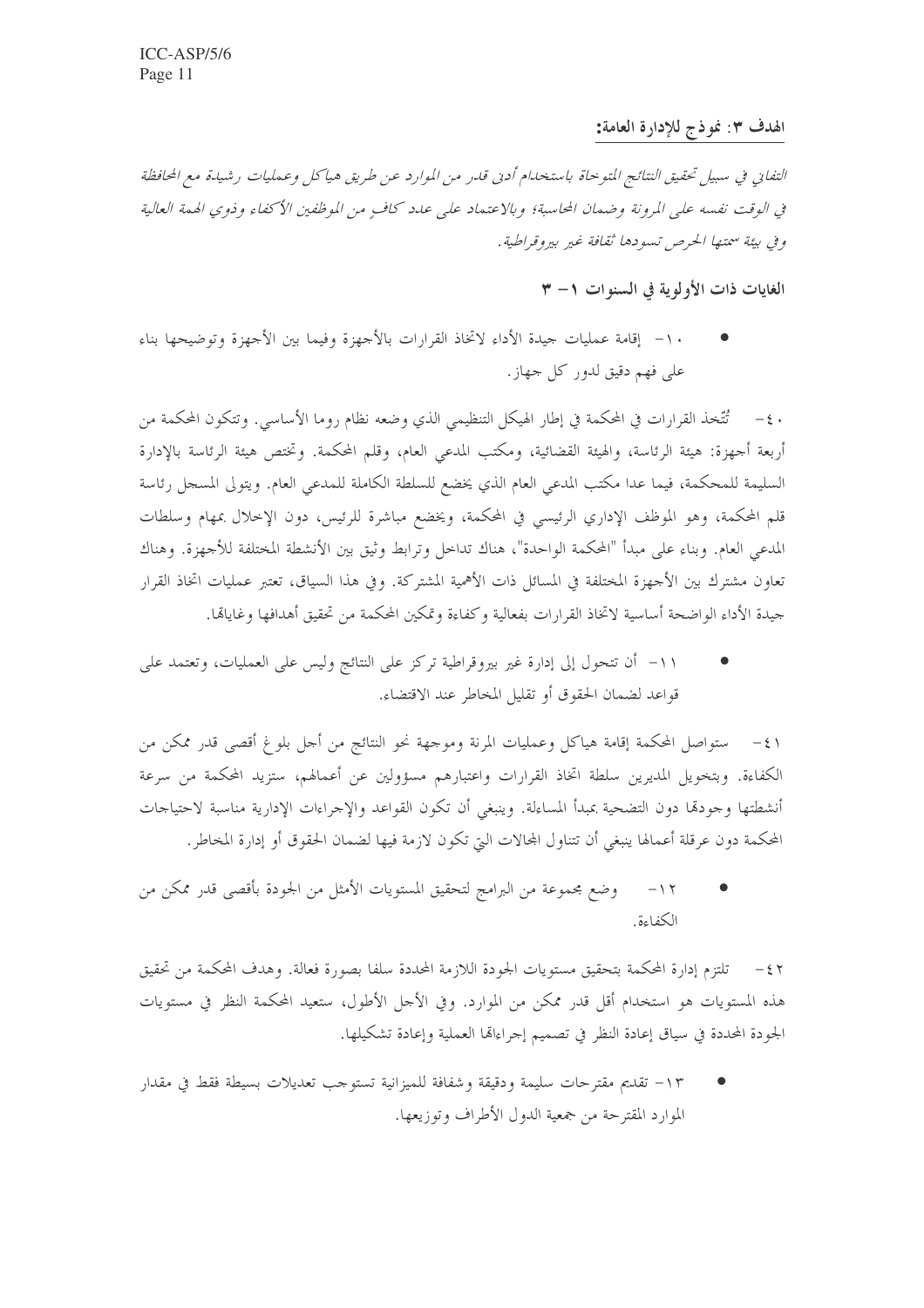تعكس الغاية المتعلقة بتقديم مقترحات سليمة ودقيقة وشفافة للميزانية التزام المحكمة بإدارة الشؤون المالية بطريقة صارمة. وتسعى المحكمة من خلال الحوار المنتظم مع الجمعية، وتطوير أدوات التخطيط والأدوات المرجعية مثل نموذج لطاقة المحكمة، والكفاءة في عمليالها، إلى أن تكون عروض ميزانيتها مفهومة بصورة حيدة من الدول الأطراف ومقبولة منها.

١٤– تعيين موظفين يتمتعون بأعلى مستويات الكفاءة والصلاحية والاستقامة، مع مراعاة تمثيل الجنسين، والتمثيل الجغرافي، وتمثيل النظم القانونية.

٤٤ – تتوقف قدرة المحكمة على العمل بعدالة وفعالية وكفاءة وفقا للمستويات القانوية العالية إلى حد بعيد على ما لديها من موظفين. وتكون أدوات واستراتيجيات التوظيف المناسبة أساسية لتمكين المحكمة من الإعتماد على قدر كاف من الموظفين المؤهلين والنشيطين. وقد تستعين المحكمة أيضا بفعاليات أخرى للوصول إلى الأشخاص الذين ينتمون إلى ففئات ممثلة تمثيلا ناقصا وتحديدهم. وهدف المحكمة هو تحقيق المستويات المستهدفة للتمثيل في جميع الفئات بالتدريج في غضون عشر سنوات، مع الالتتزام دائما بتعيين أعلى المستويات من الموظفين وفقا لنظام روما الأساسى.

٥١-. تقديم أقصى قدر ممكن من الأمن والسلامة والرفاه لجميع الموظفين، بما يتفق مع نظام روما الأساسى.

0 ε− ضمان الأمن والسلامة والرفاه للموظفين قيمة أساسية للمحكمة وحانب لا بد منه لتمكينها من أداء رسالتها أيضا. وللأمن الميداني أهمية خاصة لصعوبة الأوضاع التي قد تحيط بعمل الموظفين في الميدان. وعلاوة على الأمن المادي بحصر المعنى، قمدف المحكمة إلى معالجة الموضوع بصورة شاملة وستتناول سلامة ورفاه الموظفين بمعناهما الواسع أيضا.

١٦- إيجاد بيئة حريصة على تقدير التنوع بين الموظفين.

٤٦ – تشمل غاية المحكمة المتعلقة بإيجاد بيئة حريصة على تقدير التنوع بين الموظفين عدة غايات أخرى للمحكمة في مجال الموظفين من بينها الغايات المتعلقة بالأمن والسلامة والرفاه والتطوير وفرص الترقي للموظفين. وليس المقصود من البيئة الحريصة على تقدير التنوع بيئة العمل المباشرة للموظفين فقط ولكن تشمل هذه البيئة أيضا البيئة الوظيفية بمعناها الواسع، بما في ذلك ضمان احتفاظ الموظفين بتوازن مناسب بين العمل وحياقمم الخاصة. ونظرا لوجود موظفين من عدة خلفيات شخصية ومهنية في المحكمة فإن الإهتمام بالتنوع ركن أساسى لإيجاد تلك البيئة في المحكمة بأكملها. ولتشجيع العناية بالبيئة، يلزم توفير الوسائل اللازمة للمديرين لتكريس وقت كاف لاحتياجات الموظفين وتمكينهم من تكريس هذا الوقت.

١٧- توفير فرص التطوير والترقي للموظفين المتفوقين .

٤٧ – سيبقى الموظفون الذين تتاح لهم الإمكانيات اللازمة لتطوير مهاراقمم المهنية والتقدم في حياقمم الوظيفية على الأرجح في المحكمة وسيؤثر شعورهم بالارتياح والتشجيع بصورة إيجابية على كفاءة وفعالية المحكمة. وستسعى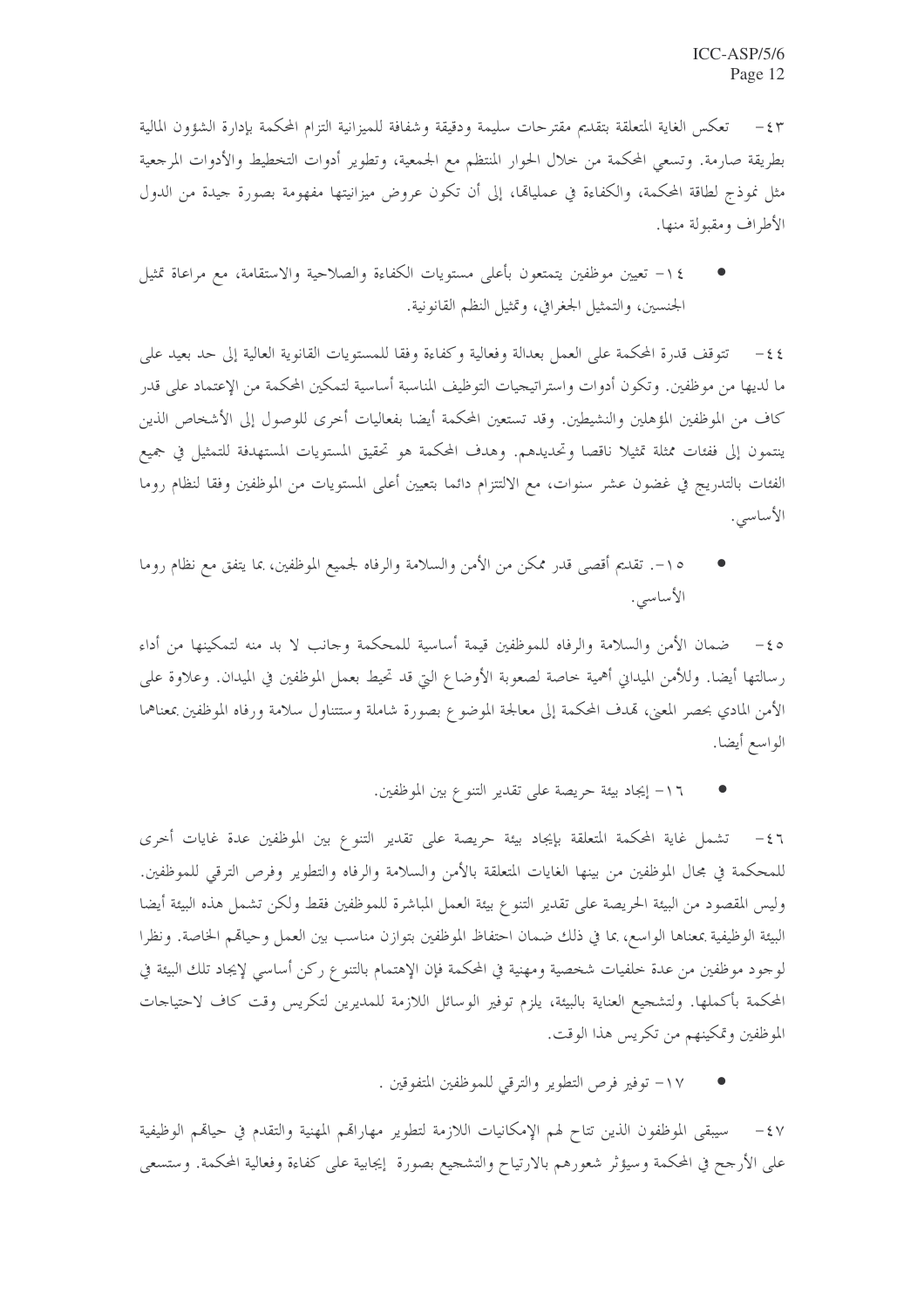المحكمة إلى الاحتفاظ بموظفيها الأكفاء بوسائل مناسبة. وقمدف المحكمة إلى توفير فرص الترقي للموظفين المتفوقين ولكنها تنظر أيضا في نظام للاستعانة بالخدمات الخارجية في حالة عدم توافر الاختصاصات المطلوبة في الداحل.

١٨- الشروع في بناء ثقافة مشتركة للمحكمة الجنائية الدولية وتنفيذها.

٤٨ – الثقافة التنظيمية من الأشياء التي ينبغي بناؤها والتي لا ينبغي أن تعتبر من الأمور المسلمة. ولا بد من وجود ثقافة مشتركة للمحكمة الجنائية الدولية لتعمل بوصفها "محكمة واحدة". والثقافة التي تسعى المحكمة إلى توليدها هي ثقافة ديناميكية، قائمة على النتائج واحترام التنوع والأمانة والشفافية (رهنا بالسرية)، وموجهة نحو الخدمات. وقد تستغرق عملية بناء الثقافة التنظيمية وقتا كبيرا ولكنها من العمليات ذات الأولوية العالية.وتعتزم المحكمة وضع استر اتيجية لتحقيق هذه الثقافة تدريجيا.

١٩- وضع وتنفيذ مجموعة كاملة من المعايير الأخلاقية الواضحة لسلوك الموظفين.

٤٩ – يعتبر السلوك الأخلاقي للموظفين أساسيا لتمكين المحكمة من الاضطلاع برسالتها ولضمان رفاه الأفراد، بما في ذلك الضحايا والشهود وغيرهم من الأفراد الذين تلتزم المحكمة بحمايتهم. ولضمان أعلى المستويات من السلوك للموظفين، تعد المحكمة الآن مجموعة كاملة من المعايير الواضحة واليسيرة الفهم لهذا السلوك وتقوم بتنفيذها. وللمحكمة في بعض المحالات مثل المضايقة الجنسية أو الأشكال الأخرى من المضايقات، أو التكافؤ في فرص العمل والمعاملة، سياسات منفذة فعلا. وينبغي إيلاء الأولوية لتدريب الموظفين بوحه مناسب في هذه المحالات. وهناك محالات أخرى قد يلزم أن تواصل المحكمة تطوير المعايير الواجبة التطبيق فيها.

٢٠- أن تتحول إلى "مؤسسة إلكترونية" تقدم مستوى عال من الأمن للمعلومات.

٥٠ – \_ يمكن أن يؤدي استخدام تكنولوجيات المعلومات والإتصال المناسبة إلى زيادة سرعة العمل في المحكمة وتخفيض التكاليف. وقد أعدت المحكمة استراتيجية لتطوير تكنولوجيات المعلومات والإتصال وستقدم تقريرا عنها إلى الجمعية في عام ٢٠٠٦. وتتوحى استراتيجية تكنولوجيات المعلومات والإتصال "مؤسسة إلكترونية" للتكامل المحكم بين الوظائف القضائية والتنظيمية والإدارية للمحكمة. وستتمكن المؤسسة الإلكترونية من الاستجابة بمرونة للتطورات بينما ستتجنب قدرا كبيرا من التكاليف المتصلة بمؤسسة تقليدية تعتمد على الأوراق. وتتضمن استراتيجية تكنولوجيات المعلومات والإتصال أيضا حطة المحكمة لإقامة شبكة اتصالات عالمية لتوفير الاتصالات الآمنة والموثوقة بين المقر الرئيسي للمحكمة وعمليالها بالميدان.

الأهداف للسنوات العشر:

- إعادة النظر في تصميم الإحراءات العملية واستكمال عملية إعادة تشكيل المنظمة بأكملها، بما في ذلك تحديد مستويات الجودة المرجوة.
- بناء ثقافة مشتركة لروح الفريق في المحكمة على أن تكون هذه الثقافة ديناميكية، قائمة على النتائج واحترام التنوع والأمانة والشفافية (رهنا بالسرية)، وموجهة نحو الخدمات.
	- تحقيق النطاق المستهدف لتمثيل الجنسين، والتمثيل الجغرافي، وتمثيل النظم القانونية.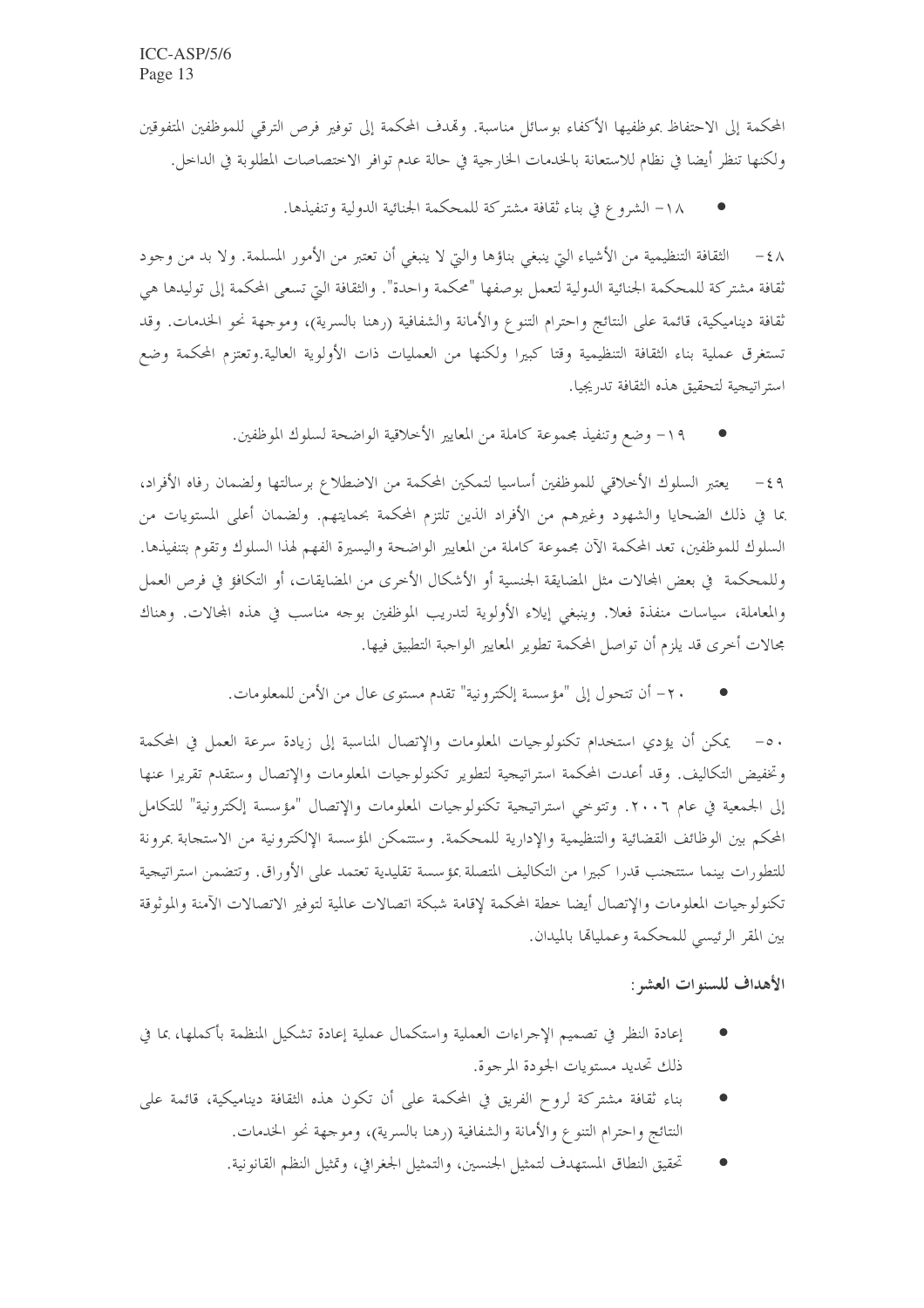تمكين المحكمة من أداء جميع أنشطتها بأي لغة من لغبيّ العمل.

خامسا— من الخطة الإستر اتيجية إلى التنفيذ

ألف- التنفيذ

٥١ – تتطلب المحكمة حطة ديناميكية يمكنها أن تواكب التطورات. ولذلك ينبغي أن تكون الخطة الاستراتيجية خطة متطورة يتم تحديثها على الدوام. وستعالج المعلومات باستمرار وتتخذ القرارات بشأن الأولويات والأهداف في الدوائر العليا للمحكمة. وستستوفى الخطة الاستراتيجية بالطرق الرسمية وتصاغ الخطط التنفيذية ذات الصلة بالميزانية بانتظام. وستواصل المحكمة طوال عملية التخطيط التشاور مع شركاء حارجين في تقييم التقدم المحرز ومناقشة أهداف المحكمة.

٥٢ - ولا معنى للخطة إذا لم تترجم إلى عمل. ونظرًا لأهمية ضمان التنسيق والاتجاه الإستراتيجي، شرعت المحكمة في وضع بعض الاستراتيجيات مثل استراتيجية الإدعاء، والاستراتيجية المتكاملة للعلاقات الخارجية والمعلومات العامة والتوعية، والاستراتيجية المنفصلة للتوعية، واستراتيجية تكنولوجيات المعلومات والاتصال، بينما كان إعداد الخطة الاستراتيجية جاريا. وتبين هذه الاستراتيجيات كيف تعتزم المحكمة تحقيق الأهداف الاستراتيجية المعنية. ولتنفيذ الأهداف الباقية، ستضع المحكمة استراتيجيات إضافية، مع التركيز على الاستراتيجيات المرتبطة بالأهداف ذات الأولوية للسنوات ١- ٣.

٥٣ – والميزانية هي الوسيلة الرئيسية لتنفيذ الخطة الاستراتيجية سنويا. وتربط ميزانية المحكمة المقترحة لعام ٢٠٠٧ لأول مرة بين الخطة الاستراتيجية والميزانية بصورة شاملة. ويحدد كل برنامج وكل برنامج فرعى من البرامج الواردة في الميزانية المقترحة الأهداف الاستراتيجية التي ستسهم هذه البرامج في تنفيذها. وسيتم بعد ذلك ربط كل هدف من الأهداف بالنتائج المتوقعة ومؤشرات الأداء لعام ٢٠٠٧.

٤٥– وكما يتبين من توزيع الأهداف في الميزانية، تتمثل الأولويات العليا للمحكمة لعام ٢٠٠٧ في الاضطلاع بالتحقيقات والمحاكمات ووضع سياسات لتنفيذ معايير الجودة المحددة في نظام روما الأساسي فيما يتعلق، في جملة أمور، بالمتهمين، والمشتبه فيهم، والشهود، والضحايا، والمحامين. وتشمل الأولويات الأخرى للمحكمة لعام ٢٠٠٧ على النحو المبين في الميزانية إقامة عمليات اتخاذ القرار، وضمان الكفاءة في الإدارة، والحصول على دعم وتعاون خارجيين كافيين، والترويج للمحكمة عن طريق العلاقات الخارجية والمعلومات العامة والتوعية.

وفي السنوات القادمة، ستواصل المحكمة تطوير العلاقات بين الخطة الاستراتيجية والميزانية، بما في ذلك استعراض النتائج المتوقعة ومؤشرات الأداء المتعلقة بالتحسينات في ضوء الأهداف الإستراتيجية للمحكمة. وستستخدم الميزانية السنوية كوسيلة لتنفيذ الخطة سنويا ولقياس نجاح المحكمة في تحقيق الأهداف.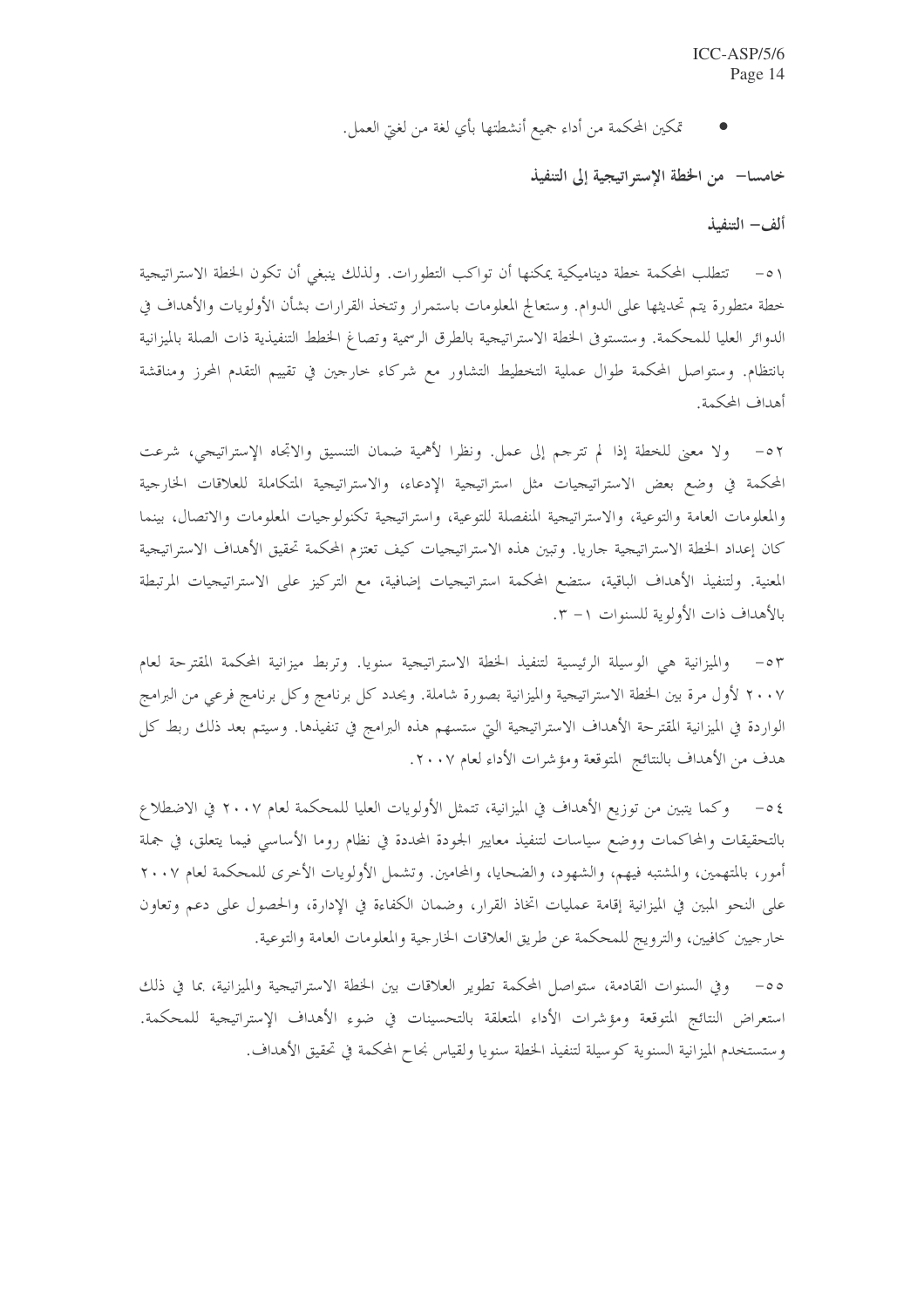## باء– أدوات التخطيط

٥٦ – مستنشر المحكمة في معرض تنفيذ الخطة عددا من أدوات التخطيط المعيارية من بينها تحليلات استراتيجية (حارجية)، وتقييمات للمخاطر، واستعراضات استراتيجية وعملية للتخطيط والأداء. وستقدم المحكمة سنويا تقريرا إلى جمعية الدول الأطراف بشأن التقدم المحرز في تحقيق الأهداف الاستراتيجية. ووضعت المحكمة أيضا أداة حاصة لتخطيط الموارد هي نموذج لطاقة المحكمة لاستخدام الموارد المتاحة على الوحه الأمثل وللتنبؤ بقدر الإمكان بالموارد المقبلة. وستساعد الخطة، بالاقتران مع نموذج طاقة الحكمة، على تيسير إعداد التنبؤات المالية للأنشطة المقبلة في المدة. منتصف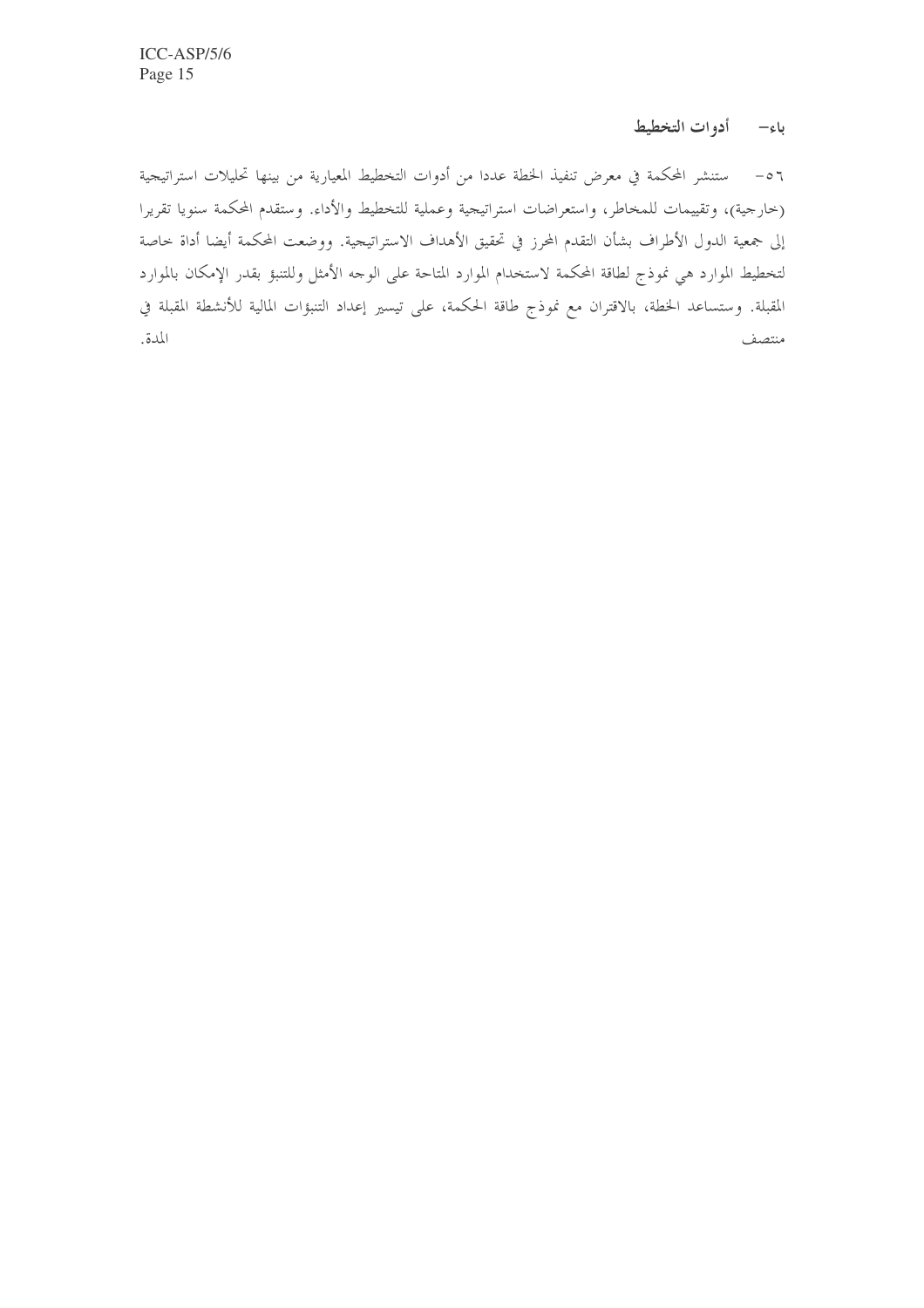المرفق: الأهداف والغايات الاستراتيجية للمحكمة الجنائية الدولية

| الهدف ٣: نموذج للإدارة العامة<br>التفاني في سبيل تحقيق النتائج المتوحاة باستخدام أدني قدر<br>من الموارد عن طريق هياكل وعمليات رشيدة مع المحافظة<br>في الوقت نفسه على المرونة وضمان المحاسبة؛ وبالاعتماد<br>على عدد كافٍ من الموظفين الأكفاء وذوي الهمة العالية<br>وفي بيئة سمتها الحرص تسودها ثقافة غير بيروقراطية. | الهدف ٢: مؤسسة مشهود لها بمكانتها وتحظى بالدعم الملائم<br>زيادة تعزيز الوعى بدور المحكمة وتصحيح الفهم لهذا الدور<br>وتأمين الدعم المتزايد له.  | الهدف ١: نوعية العدالة<br>الاضطلاع بإجراءات علنية منصفة وفعالة وسريعة وفقا<br>لنظام روما الأساسي ولأسمى المعايير القانونية مع كفالة<br>ممارسة جميع المشاركين لحقوقهم ممارسة تامة.                         |                          |
|---------------------------------------------------------------------------------------------------------------------------------------------------------------------------------------------------------------------------------------------------------------------------------------------------------------------|------------------------------------------------------------------------------------------------------------------------------------------------|-----------------------------------------------------------------------------------------------------------------------------------------------------------------------------------------------------------|--------------------------|
| ١٠- إقامة عمليات حيدة الأداء لإتخاذ القرارات<br>بالأجهزة وفيما بين الأجهزة وتوضيحها بناء على فهم دقيق<br>لدور کل جهاز.                                                                                                                                                                                              | ٦- إشاعة مستوى من الوعى بدور المحكمة والفهم لهذا<br>الدور يتلاءم مع المرحلة التي بلغتها أنشطة المحكمة في<br>  المجتمعات المتأثرة بمذه الأنشطة. | ١- إجراء تحقيقات في القضايا يتراوح عددها ما بين ٤<br>و٦، ضمن الحالات القائمة أو الجديدة، ومحاكمتين<br>اثنتين، رهنا بما يُؤمَّن من التعاون الخارجي. (من<br>  تموز/يوليه ٢٠٠٦ إلى تموز/يوليه ٢٠٠٩)          |                          |
| ١١– أن تتحول إلى إدارة غير بيروقراطية تركز على النتائج<br>وليس على العمليات، وتعتمد على قواعد لضمان الحقوق<br>  أو تقليل المخاطر عند الاقتضاء.                                                                                                                                                                      | ٧- استحداث آليات خاصة بكل حالة على حدة تتيح<br>التعاون اللازم بمختلف أشكاله، وخاصة في مجال توقيف<br>الأشخاص وتسليمهم.                          | ٢- إرساء نظام يتصدّى للمخاطر الأمنية والسعى الجاد<br>لتأمين القدر الأقصى من أمن كافة المشاركين تمشيا مع<br>  نظام روما الأساسي.                                                                           | الأعمال<br>$\frac{1}{1}$ |
| ١٢– وضع مجموعة من البرامج لتحقيق المستويات الأمثل<br>من الجودة بأقصى قدر ممكن من الكفاءة.                                                                                                                                                                                                                           | ٨– زيادة الدعم المتواصل للمحكمة عن طريق تعزيز<br>الاتصال والتفاهم المتبادل مع أصحاب المصلحة والتشديد<br>  على دور المحكمة واستقلاليتها.        | ٣- وضع سياسات لتنفيذ معايير الجودة المنصوص عليها<br>في نظام روما الأساسي وفي القواعد الإجرائية وقواعد<br>الإثبات فيما يخص جميع المشاركة في الإجراءات<br>[والأشخاص الذين تمسهم أنشطة المحكمة على نحو يحترم | لأولوية<br>للسنوا        |
| ١٣- تقديم مقترحات سليمة ودقيقة وشفافة للميزانية<br>تستوحب تعديلات بسيطة فقط في مقدار الموارد المقترحة<br>من جمعية الدول الأطراف وتوزيعها.                                                                                                                                                                           | ٩–  تطوير وإنجاز هيكلية تضمن الدعاية لكافة الإحراءات<br>الموجَّهة إلى فئات التخاطب المحليَّة والعالميَّة.                                      | ٤– إنجاز نموذج لطاقة المحكمة ومباشرة المناقشات مع<br>جمعية الدول الأطراف حول جملة من القضايا ستتمكن<br>  المحكمة من معالجتها كل سنة.                                                                      | $\overline{\mathbf{3}}$  |
| ١٤– تعيين موظفين يتمتعون بأعلى مستويات الكفاءة<br>والصلاحية والاستقامة، مع مراعاة تمثيل الجنسين، والتمثيل<br>الجغرافي، وتمثيل النظم القانونية._                                                                                                                                                                     |                                                                                                                                                | 0–  صياغة خيارات تمم مواقع جغرافية مختلفة لموارد المحكمة<br>وأنشطتها بما في ذلك المتطلَّبات الخاصة بالمباني الدائمة.                                                                                      |                          |